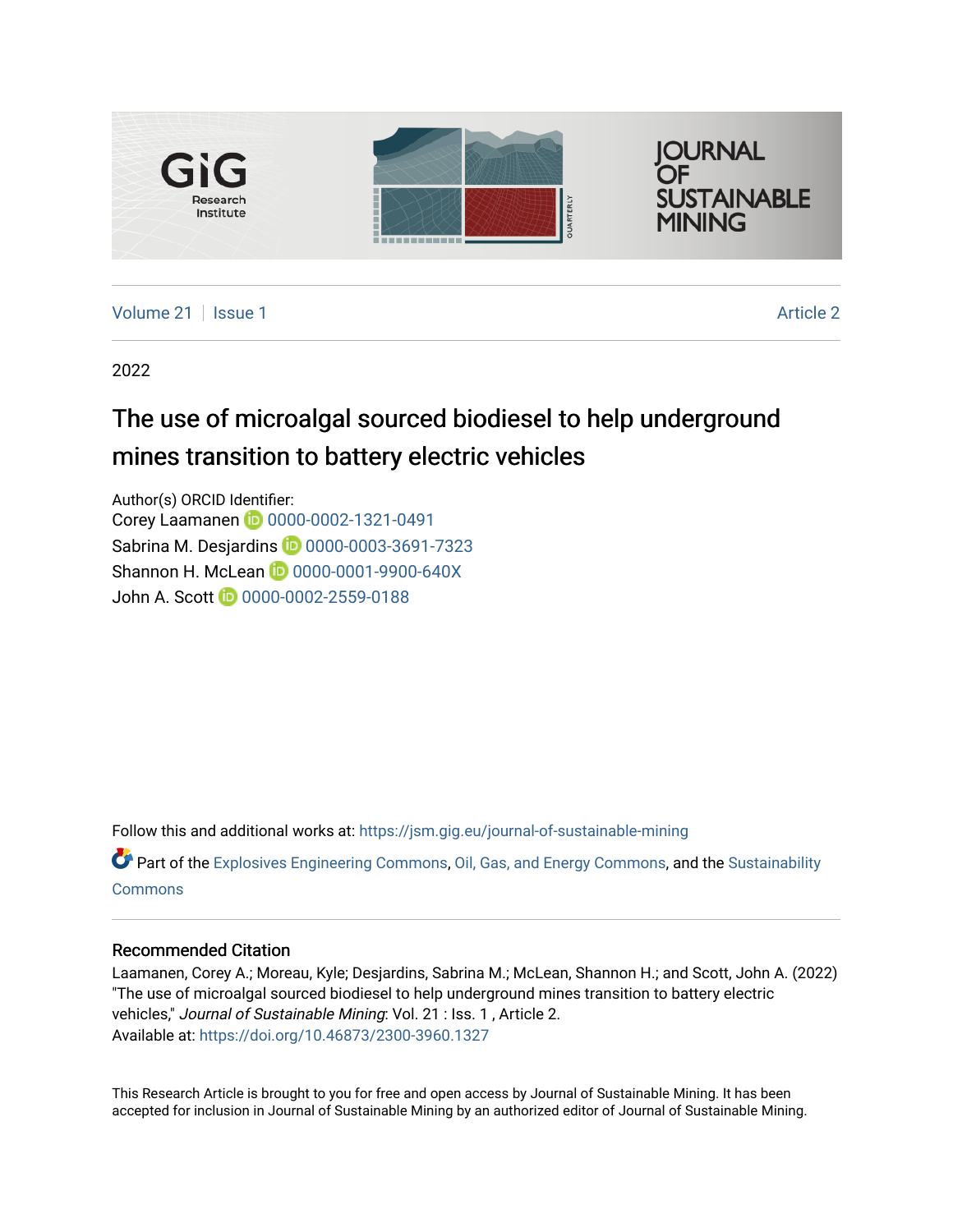## The use of microalgal sourced biodiesel to help underground mines transition to battery electric vehicles

## **Abstract**

The use of fossil fuel sourced diesel underground has various associated health and environmental hazards, and additional energy demand and costs associated with necessary ventilation. One way to reduce these impacts is by utilizing a biodieselblend, which generates lower levels of harmful emissions from underground equipment and can be produced regionally, reducing the impact of transportation. Furthermore, this would help allow use of existing machinery during transition towards more widespread electrification underground. Therefore, the concept of an integrated supply and use chain within the mining industry is examined based on biodiesel from acidophilic photosynthetic microalgae cultivated using CO 2 in smelter off-gas. A life cycle assessment (LCA) was conducted to compare the environmental impacts of production, transportation, and end-use of fossil fuel sourced diesel to biodieselblended fuel across four underground metal ore mine sites (Canada, Poland, Zambia, and Australia). The outcomes from assessing four key environmental impact potentials (global warming, eutrophication, acidification and human toxicity) demonstrate the advantages of using biodiesel-blends. The integration of biodiesel resulted in changes of -22.5–+22.8% (global warming), -6.1–+27.3% (eutrophication), -18.9–+26.3% (acidification), and -21.0–-3.6% (human toxicity). The results showed reduction across all potentials for two mines and reduction in human toxicity potential for all sites.

## Keywords

Environmental benefits, microalgae, biofuel, life cycle assessment, metals, underground mining

## Creative Commons License



This work is licensed under a [Creative Commons Attribution 4.0 License](http://creativecommons.org/licenses/by/4.0/).

## Authors

Corey A. Laamanen, Kyle Moreau, Sabrina M. Desjardins, Shannon H. McLean, and John A. Scott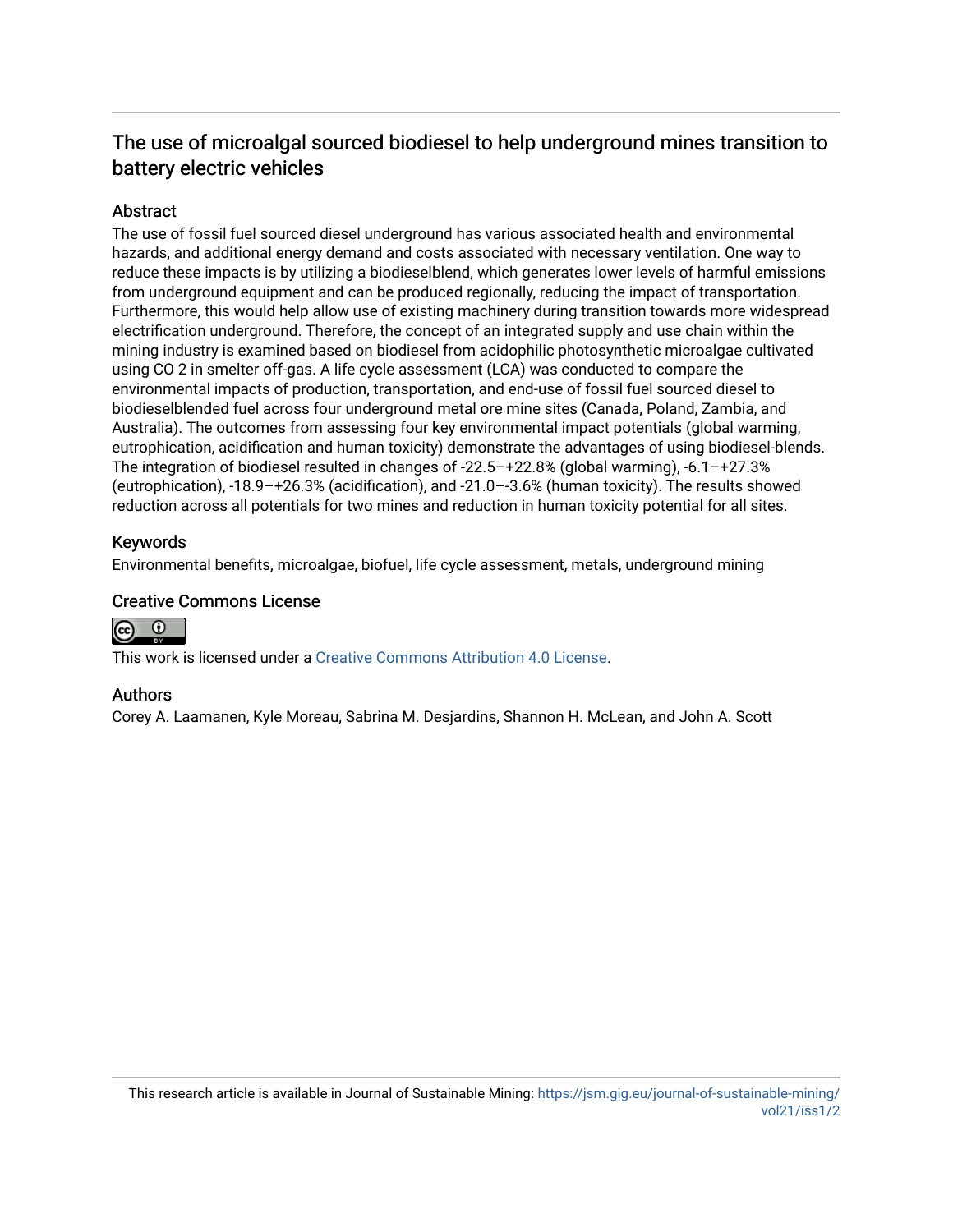# The use of microalgal sourced biodiesel to help underground mines transition to battery electric vehicles

Corey A. Laamanen, Kyle Moreau, Sabrina M. Desjardins, Shannon H. McLean, John A. Scott\*

Laurentian University, Bharti School of Engineering, Canada

#### Abstract

The widespread use of fossil fuel sourced diesel underground has various associated health and environmental hazards, and additional energy demand and costs associated with necessary ventilation. One way to reduce these impacts is by utilizing a biodiesel-blend, which generates lower levels of harmful emissions from underground equipment and can be produced regionally, reducing the impact of transportation. Furthermore, this would help allow use of existing machinery during transition towards more widespread electrification underground. Therefore, the concept of an integrated supply and use chain within the mining industry is examined based on biodiesel from acidophilic photosynthetic microalgae cultivated using  $CO<sub>2</sub>$  in smelter off-gas. A life cycle assessment (LCA) was conducted to compare the environmental impacts of production, transportation, and end-use of fossil fuel sourced diesel to biodiesel-blended fuel across four underground metal ore mine sites (Canada, Poland, Zambia, and Australia). The outcomes from assessing four key environmental impact potentials (global warming, eutrophication, acidification and human toxicity) demonstrate the advantages of using biodiesel-blends. The integration of biodiesel resulted in changes from  $-22.5$  to  $+22.8\%$ (global warming), from  $-18.9$  to  $+26.3\%$  (acidification), from  $-6.1$  to  $+27.3\%$  (eutrophication), and from  $-21.0$  to  $-3.6\%$ (human toxicity). The results showed reduction across all potentials for two mines and reduction in human toxicity potential for all sites.

Keywords: environmental benefits, microalgae, biofuel, life cycle assessment, metals, underground mining

### 1. Introduction

T he environmental footprint of metal production is increasing as the demand for metals rise due to population and economic growth, whilst ore grades decline and become harder to access [\[1](#page-12-0)]. However, there is significant opportunity for improvement through improved energy efficiency and use of renewable resources, including biofuels [\[2](#page-12-0)]. One of the International Council on Mining and and use of renewable resources, including biolueis<br>[2]. One of the International Council on Mining and<br>Metals' ten principles states "pursue continual improvement in environmental issues, such as Metals' ten principles states "pursue continual<br>improvement in environmental issues, such as<br>water stewardship, energy use and climate change" [\[3](#page-12-0)]. To achieve continual improvement, the mining sector needs a balance between economic activity and environmental concerns, allowing for cost efficient metal production without significantly reducing the quality of the environment for future generations [[1,4](#page-12-0)]. To achieve these improvements, the first step is to quantify the environmental impacts of mining and identify ways to reduce them without compromising production [[5\]](#page-12-0).

A move to greater use of battery-electric vehicles (BEVs) helps address these concerns and is a trend in mining [\[6](#page-12-0),[7](#page-12-0)], but most existing underground mines still rely heavily on, and have a large investment in, fossil fuel powered diesel vehicles. The use of these diesel powered vehicles attributes directly to the necessary high levels of extractive ventilation, which account for up to 50% of a mine's total electrical energy costs [\[8](#page-12-0)]. This ventilation is key to limiting operator exposure to carbon monoxide,

\* Corresponding author. E-mail address: jascott@laurentian.ca (J.A. Scott).

https://doi.org/10.46873/2300-3960.1327 2405-4577/© Central Mining Institute, Katowice, Poland. This is an open-access article under the CC-BY 4.0 license (https://creativecommons.org/licenses/by/4.0/).

Received 26 April 2021; revised 26 August 2021; accepted 13 September 2021. Available online 5 January 2022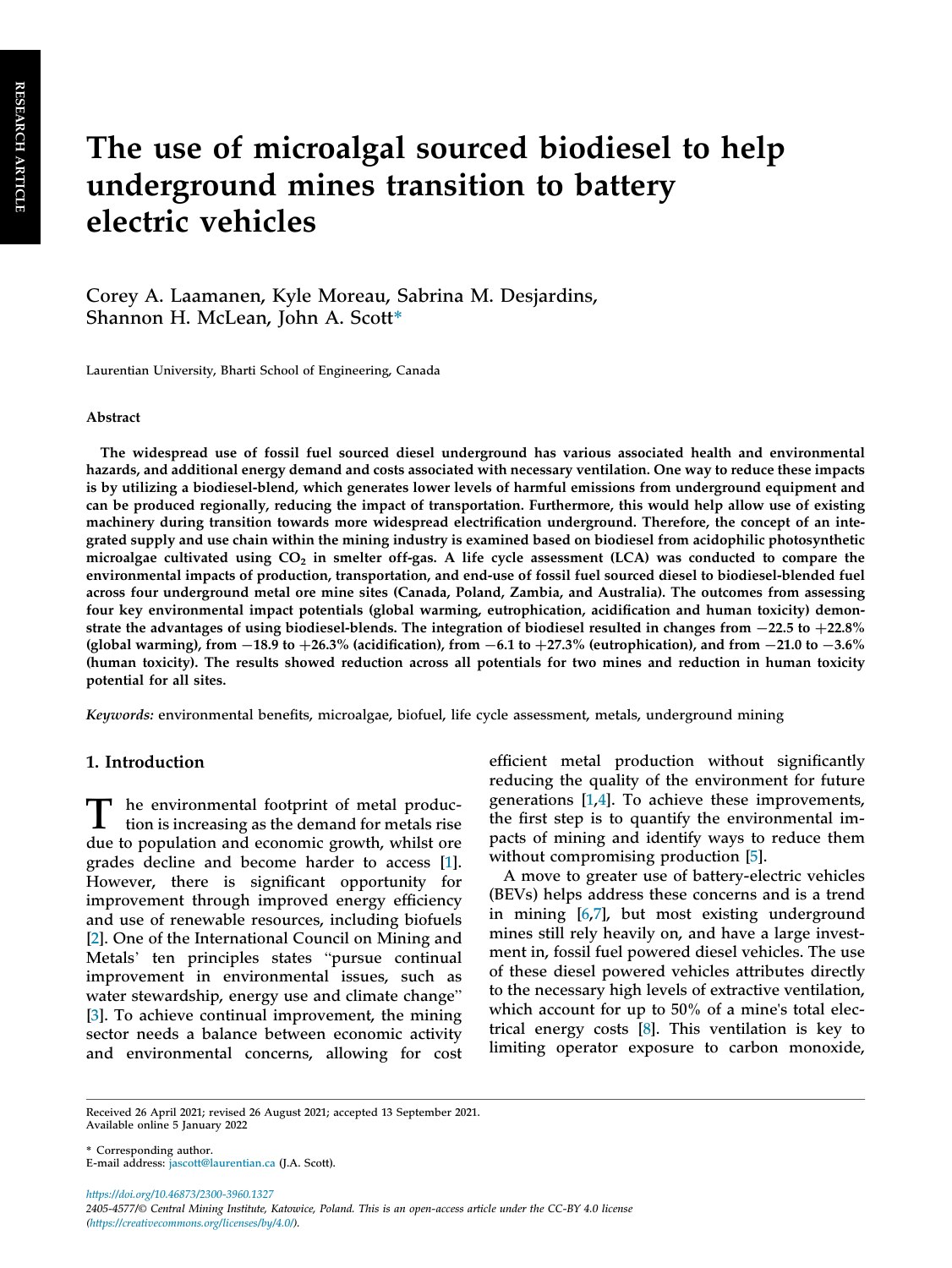hydrocarbons, nitrogen oxides and particular matter emitted from diesel engines [\[9](#page-12-0)].

The use of BEVs results in higher productivities, improved preventative maintenance, lower underground emissions, and reduced scheduled and unplanned maintenance compared to their traditional diesel counterparts [[10,11\]](#page-12-0). This leads to lower overall operational costs and the ability to offset any differences in initial capital costs [[12](#page-12-0)]. While the move from lead acid to lithium ion batteries have made BEVs more economically and physically feasible, further development is required to provide lighter, safer, and longer lasting options [\[13\]](#page-12-0). There is a general need for new battery chemistries in order to deal with large scale implementation of BEVs [[14\]](#page-12-0). Other related concerns with the utilization of current BEVs underground include developing proper disposal of depleted batteries [[15](#page-12-0)], the capital costs of implementation [[12](#page-12-0)], and fire hazards from damaged batteries reacting with moisture or thermal runaway as cell temperatures increase beyond 60 $\degree$ C [\[15](#page-12-0)].

As such, while the potential of BEVs remains enticing, development and implementation will take time, not least due to very significant investment in diesel-powered vehicles. As such, there is potential to implement the use of BEVs as replacements when equipment reaches the end of its useful life, the length of which is dependent on the type of vehicle. For example, load-haul-dump machines (LHDs) should have a useful life of 12,000 h after a rebuild at 7500 h. With an average utilization of around 4000 h per year, LHDs need to be replaced every three years [\[16](#page-12-0)] (which is in line with the typical lifetime of the battery [[12\]](#page-12-0)). The useful lives of LHDs and other equipment should be improved with improving onboard diagnostics and improved maintenance practices [[16\]](#page-12-0). There is, therefore, an opportunity for an interim solution for the mining industry to allow it to obtain maximum return on its existing investment in machines whilst transitioning to BEVs.

One approach is to improve overall environmental performance of existing diesel-powered infrastructure and reduce emissions underground, while still meeting performance and power requirements, is through increased use of biodiesel. A 75% biodiesel blend (B75) in underground mining operations resulted in a 22% reduction in respirable diesel particulate matter and a 28% reduction in nitrogen dioxide, when compared to low sulfur fossil fuel sourced diesel [[17\]](#page-12-0). However, use of a B20 (20% biodiesel) blend underground was still found to reduce elemental and total carbon emissions by 20%, decrease in carbon monoxide emissions slightly, and reduce aerosol concentrations by 13% [\[18](#page-12-0)]. It is also worth considering that biofuels can

substantially contribute to regional energy security and socio-economic development [[19\]](#page-12-0).

While some results suggest that vehicles not optimized for biodiesel have shown a slight decrease (9%) in energy per litre compared to petrochemical diesel. Volumetric consumption of biodiesel is increased directly with the lower energy content per litre, as the energy efficiency is typically the same or slightly increased [\[20](#page-12-0)]. Despite this increase, utilization of biodiesel has consistently shown a decrease in harmful emissions. Biodiesel generates little to no sulphur emissions [[21\]](#page-12-0), and considerable reductions in carbon monoxide and particulate matter [[22](#page-12-0)]. Although, depending on the combustion conditions of the engine [[23,24](#page-12-0)], both increased  $[25,26]$  $[25,26]$  $[25,26]$  and decreased  $[27]$  $[27]$  NO<sub>x</sub> emissions have been reported. Biodiesel has been also shown to decrease global warming potential and ozone layer depletion when compared to petrochemical diesel [[28\]](#page-12-0). Khalife et al. [[23\]](#page-12-0) did a comprehensive review of additives to biodiesel blends on the performance of diesel engines. Their data made it clear that there is potential for utilization of biodiesel blends, whilst also highlighting that further work is required on engine performance. It is important to note, therefore, the need for adaptation and optimization of diesel engines, and the associated costs, for effective utilization in the mining industry.

Biodiesel comprises of fatty acid methyl esters (FAMEs) derived from biological feedstocks, which are typically organized by generations. First-generation biodiesel is derived from food crops (e.g., sugarcane or canola) and second-generation from non-food bio-feedstocks (e.g., agricultural wastes or forestry). However, both have issues, including competing with food crops for arable land and low aerial productivity.

Micro- and macro-algae provide the principal biofeedstock for third generation biodiesel. Photosynthetic microalgae have been the preferred feedstock as they can achieve up to 80% lipid content per dry weight of biomass in the extreme case [\[29](#page-12-0)], but more commonly in the  $30-40\%$  range [[30\]](#page-12-0). They can be also grown year-round on non-arable land, use a variety of liquid media (e.g., freshwater, saltwater or wastewater) and importantly provide an opportunity to directly mitigate industrial  $CO<sub>2</sub>$  emissions [\[31](#page-13-0),[32\]](#page-13-0), including those from ore smelting [[33\]](#page-13-0). Furthermore, compared to first and second generation biodiesels, microalgae have an over 85% increased biodiesel areal production rate [[34](#page-13-0),[35\]](#page-13-0).

This paper uses a life cycle assessment (LCA) approach to model the impact of using a microalgae sourced biodiesel blend in four underground metal ore mine sites (Canada, Australia, Zambia and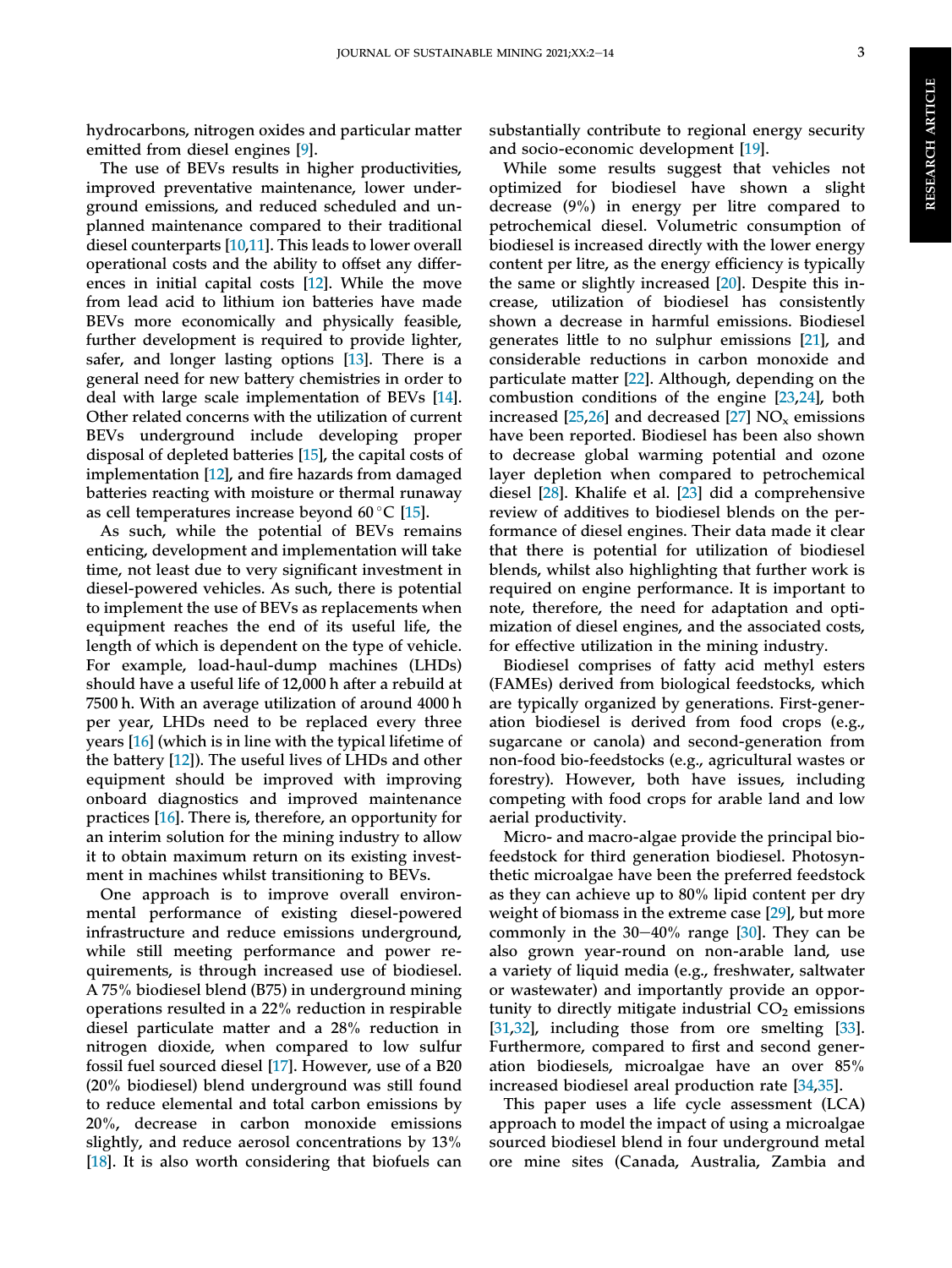Poland). The biodiesel was assumed to be produced from lipids extracted from acidophilic microalgae grown using ore smelter off-gas  $(6\%$  CO<sub>2</sub>) as their carbon source. The intention was to assess the benefits of an integrated supply and use chain by taking into account location, operation and climate differences on four commonly assessed environmental impact potentials (global warming, eutrophication, acidification and human toxicity). These potentials are well defined categories that provide a basis for comparison within industries such as mining [[36,37](#page-13-0)].

The LCA model (Fig. 1) developed compared emissions from fuel production (diesel or biodiesel), fuel transportation to the mine site, and overall emissions from mining operations, including from fuel use.

#### 2. Materials and methods

#### 2.1. Goal and scope

The initial goal was to estimate the maximum achievable biodiesel blend at each of the four mine sites based on how much could be produced from mitigating smelter  $CO<sub>2</sub>$  emissions (see Section [2.2](#page-6-0)). Once the highest biodiesel blend per site was determined, an LCA could be then conducted to describe and contrast the global warming, eutrophication, acidification, and human toxicity potentials of two scenarios. The first scenario was full petrochemical sourced diesel operation and the second using a biodiesel blend. To obtain this, production, transportation, and overall operations emissions for both scenarios were examined and compared.

Microalgae cultivated in captured  $CO<sub>2</sub>$ -rich off gas have shown favourable fixation rates in industries such as coal-fired power generation [[38\]](#page-13-0) and cement production [[39\]](#page-13-0). Therefore, an important criterion for biomass cultivation was to utilize waste  $CO<sub>2</sub>$  from associated ore smelting, which in many cases is carried out near the mine, thereby providing regional access to a  $CO<sub>2</sub>$  source to enhance microalgal production. Based on stoichiometric calculations, a kilogram of microalgae (dry weight) with a 50% carbon content can bio-fixate approximately 1.8 kg of  $CO<sub>2</sub>$ . A nickel ore smelter  $[33,40]$  $[33,40]$  $[33,40]$  which produces approximately 95,000 tonnes of matte and  $760 \text{ Mm}^3$  of furnace off-gas annually, was used as a standard size and assumed to be located 10 km from each mine site to provide a basis for comparison. Each mine location was evaluated for microalgae growth under local climate conditions and utilizing smelter furnace off gas containing  $6\%$  CO<sub>2</sub> [\[33](#page-13-0)] as a source of carbon and, where needed, waste heat for maintaining bioreactor temperature.

#### 2.1.1. Mine site description

Four regionally distinct underground copper mines were used to compare the impact of both mine size and climatic variations on microalgae growth [\(Table 1](#page-5-0)). The mine sites selected are spread out over four continents and provide the study with a variety of environmental conditions, mine operations, production rates, fuel requirements, and primary electricity generation methods.

To quantify the potential for biodiesel as a transitional option towards the implementation of BEVs, and to allow for the fuel requirement in [Table 1,](#page-5-0) the vehicle fleet at each mine site was examined. The results are summarized in [Table 2.](#page-5-0)

While to accurately quantify the impact of electricity usage, a breakdown of regional electricity generation and average greenhouse gas (GHG) emissions factor for each region investigated is provided in [Table 3](#page-5-0).

#### 2.1.2. System boundaries

The base scenario involves petrochemical diesel production at the nearest refinery to the mine



Fig. 1. Pathways considered by the LCA.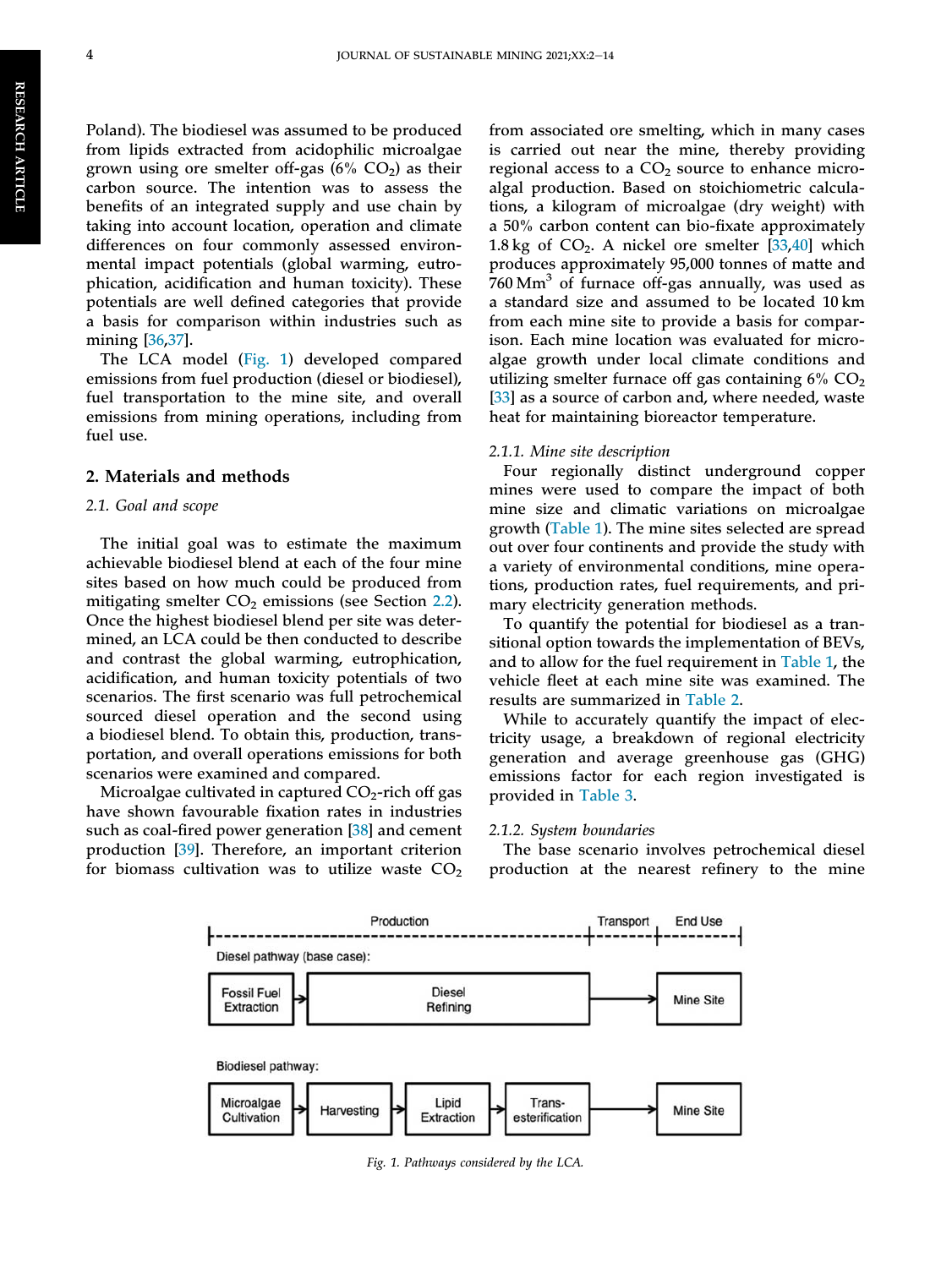**RESEARCH ARTICLE** RESEARCH ARTICLE

<span id="page-5-0"></span>

| Table 1. The selected mine sites (adapted from [11]). |           |                           |                                           |                                      |                                |  |  |
|-------------------------------------------------------|-----------|---------------------------|-------------------------------------------|--------------------------------------|--------------------------------|--|--|
| Mine<br>site                                          | Location  | Production<br>$(Cu.$ tpa) | Calculated<br>required<br>fuel $(m^3$ pa) | Ambient<br>temperature<br>(High/Low) | Main electricity<br>generation |  |  |
| A                                                     | Canada    | 6400                      | 5321                                      | $24^{\circ}$ C/ $-23^{\circ}$ C      | Hydropower (98%)               |  |  |
| B                                                     | Australia | 53,000                    | 5150                                      | $35^{\circ}$ C/5 $^{\circ}$ C        | Coal $(80.8\%)$                |  |  |
| C                                                     | Zambia    | 18,000                    | 4742                                      | $34^{\circ}$ C/10 $^{\circ}$ C       | Hydropower (85%)               |  |  |
| D                                                     | Poland    | 74,000                    | 24,720                                    | $25^{\circ}$ C/ $-3^{\circ}$ C       | Coal $(80\%)$                  |  |  |

Table 1. The selected mine sites (adapted from Location

Mine site

location, resulting is distances between 400 and 2300 km, transportation to the mine site, and use of the diesel ([Fig. 2](#page-6-0)). The biodiesel scenario includes regional cultivation of microalgae (with smelter offgas), subsequent microalgae harvesting, production of biodiesel (lipid extraction and transesterification), biodiesel transport to the mine site, and the end-use as biodiesel blend.

The microalgae cultivation facilities were selected based on a comparison of options, as shown in [Table 4](#page-6-0). The selected top-lit, covered microalgae production ponds operate at 1 m depth, providing a good areal production rate and allowing for increased residence time of applied  $CO<sub>2</sub>$  rich off-gas [\[45](#page-13-0)]. This design is based on previous models that used smelter furnace off-gas to both heat (when needed), agitate, and supply  $CO<sub>2</sub>$ , which showed that utilizing the 24 m<sup>3</sup>s<sup>-1</sup> of furnace off-gas ( $6\%$  CO<sub>2</sub> on average) 180 tanks (50 m long, 5 wide and 1 m deep) could be supported [[33](#page-13-0),[46\]](#page-13-0). The gas-lift design and off-gas application rate used in this model is based on extensive laboratory results [[45](#page-13-0),[47,48\]](#page-13-0). The various stages from microalgae cultivation to biodiesel production are assumed to be carried out at the smelter site to avoid additional transportation.

The selection of an appropriate harvesting method of cultivated microalgae includes considerations of cost, biomass contamination, reusability of the cultivation media, processing time, scalability, recovery and concentration factor [\[51\]](#page-13-0). As such, several options are compared in [Table 5,](#page-7-0) and based on the

Table 2. Vehicle inventory (adapted from [[11\]](#page-12-0)).

| Equipment                  | Mine site |    |    |    |  |  |  |
|----------------------------|-----------|----|----|----|--|--|--|
|                            | А         | R  | C  |    |  |  |  |
| Haulage Truck              | 8         | 10 | 10 | 30 |  |  |  |
| <b>LHD</b>                 | 10        | 13 | 12 | 43 |  |  |  |
| Jumbo Drill                | 4         | 2  | 3  | 16 |  |  |  |
| Production Drill           | 3         | 2  | 2  | 8  |  |  |  |
| <b>Bolters</b>             | 8         | 5  | 6  | 33 |  |  |  |
| <b>Explosives Vehicle</b>  | 3         |    | 4  | 19 |  |  |  |
| <b>Personnel Carrier</b>   | 26        | 50 | 15 | 54 |  |  |  |
| Miscellaneous <sup>a</sup> | 55        | 30 | 50 | 83 |  |  |  |

<sup>a</sup> Miscellaneous includes minecats, forklifts, loaders, pickups, etc.

requirements, a two-stage system consisting of sub merged microfiltration followed by centrifugation was selected. The system requires 0.84 kWh  $m^{-3}$  of culture processed [\[52](#page-13-0)]. The model was developed such that the harvesting system is run upon reaching a biomass concentration of 1 g/L, at which point 80% of the pond volume was harvested and the water recycled. The system is then replenished with the necessary water, nitrogen and phosphorus to account for the losses to the harvested concentrate.

Following harvesting, extraction is required to remove the lipid fraction as a feedstock for biodiesel production. To avoid additional dewatering and drying stages, the wet biomass processing method proposed by Sathish and Sims [\[55](#page-13-0)] was adopted. The method utilizes an eight stage process and uses inputs of sulphuric acid  $(2.45 \text{ kg} \text{ kg}^{-1}_{\text{algae},\text{dw}})$ , sodium hydroxide (2.00 kg kg $_{\text{algae,dw}}^{-1}$ ), water (70 kg kg $_{\text{algae,dw}}^{-1}$ ), and hexane (32.75 kg  $\text{kg}_{\text{algae},\text{dw}}^{-1}$ ). It was assumed that the evaporated hexane at the end of the process can be recovered and recycled at an efficiency of 90%. Electricity requirements for heating, centrifugation, and evaporation were estimated to be 14.7 kWh  $\text{kg}^{-1}_{\text{algae,dw}}$ .

The final stage of biodiesel production is transesterification, where the extracted lipids are reacted with methanol in the presence of a catalyst to produce methyl esters (biodiesel) and glycerol [\[56](#page-13-0),[57\]](#page-13-0). For this model a sodium hydroxide catalyst was utilized as an efficient and low cost catalyst [\[58](#page-13-0)]. An existing process for soy biodiesel production provided in the LCA software was adapted to the microalgal lipid input [[59\]](#page-13-0).

|  |  |  |  |  | Table 3. Electricity generation breakdown of the four mine sites. |  |  |  |  |  |  |  |
|--|--|--|--|--|-------------------------------------------------------------------|--|--|--|--|--|--|--|
|--|--|--|--|--|-------------------------------------------------------------------|--|--|--|--|--|--|--|

| Electricity generation              |        | Mine site |                 |                |  |  |  |
|-------------------------------------|--------|-----------|-----------------|----------------|--|--|--|
| method                              | $A^1$  | $R^2$     | $\mathcal{C}^3$ | $\mathsf{D}^4$ |  |  |  |
| Coal                                | $<1\%$ | 81%       | 8%              | 80%            |  |  |  |
| Natural gas                         | $<1\%$ | 2%        | $7\%$           | $7\%$          |  |  |  |
| Hydropower                          | 97%    | $5\%$     | 85%             |                |  |  |  |
| Solar                               |        | 5.1%      |                 |                |  |  |  |
| Wind                                | $2\%$  | $5.3\%$   |                 | 13%            |  |  |  |
| <b>Biomass</b>                      | $<1\%$ | $1.6\%$   |                 |                |  |  |  |
| Intensity factor<br>$(g CO2 kWh-1)$ | 3.4    | 743.7     | 128.1           | 801.8          |  |  |  |

 $1$  [\[41](#page-13-0)],  $2$  [[42\]](#page-13-0),  $3$  [\[43](#page-13-0)],  $4$  [\[44](#page-13-0)].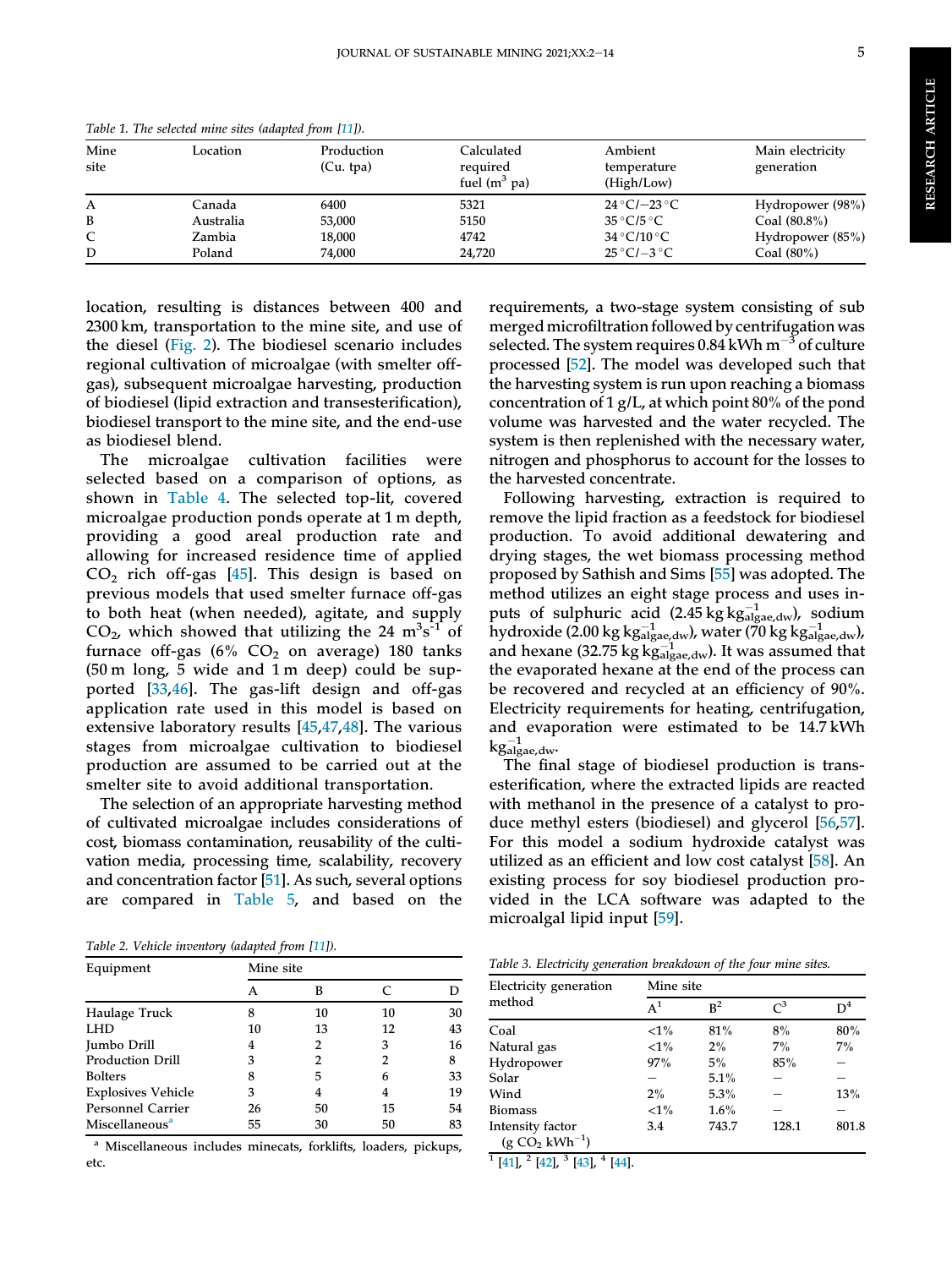<span id="page-6-0"></span>

Fig. 2. General process overview with either fossil fuel diesel or biodiesel-blend operations.

#### 2.2. Microalgae biodiesel production

The mine sites selected for evaluation represent a wide range of climates, as can be seen from average monthly temperatures, collected from climate-data. org, shown in [Fig. 3](#page-7-0). Another important locational and seasonal variable is solar irradiation, and these values were calculated using the ASHRAE Clear Sky Model [[60\]](#page-13-0), which is commonly used for engineering approximations [[54\]](#page-13-0). Solar irradiation  $(I_{1\nu}$  W m<sup>-2</sup>) was subsequently calculated using Equation (1):

$$
I_h = (C + \sin\beta) \left(\frac{A}{e^{B/\sin\beta}}\right) \tag{1}
$$

where A is the apparent solar irradiation (W  $\mathrm{m}^{-2}$ ), B is the atmospheric extinction coefficient (unitless), C is the ratio of diffuse radiation on a horizontal surface to the direct normal irradiation (unitless) and  $\beta$  is the solar altitude angle (radians). Monthly average values of A, B, and C were used, and  $\beta$  was calculated according to Equation (2) [[61\]](#page-13-0):

 $\sin\beta = \sin\delta\sin\lambda + \cos\delta\cos\lambda\cos\omega$  (2)

where  $\delta$  is the solar declination angle (radians),  $\lambda$  is the latitude (radians), and  $\omega$  is the hour angle (radians). Hourly values were calculated and averaged over a month for the growth model input. Comparing the model output to measured datasets available online provided an average monthly irradiation within 10% of the measured values (data not included).

Using the climatic information, as the major determining factor for microalgae growth rate the temperature of the microalgae ponds  $(50 \text{ m} \times 5 \text{ m} \times 1 \text{ m})$ was calculated, this took into account evaporative, convective, conductive heat losses, and heat addition through the application of off-gas and solar irradiation. For a detailed description of the model development refer to Laamanen et al. [[33](#page-13-0)].

#### 2.3. Microalgae selection

It is important to highlight that trace acidic gas components (mainly  $SO_2$ ) in the applied off gas

Table 4. Comparison between microalgae cultivation options.

| . .<br>Option                       | Areal volume<br>$(m^3 m^{-2})$ | Areal productivity<br>$(g m^{-2} day^{-1})$ | Relative<br>Cost | Reference |
|-------------------------------------|--------------------------------|---------------------------------------------|------------------|-----------|
| Raceway pond                        | 0.18                           | 10                                          | Low              | [49]      |
| Raceway pond                        | 0.2                            | 20                                          | Low              | $[50]$    |
| Flat panel photobioreactor          | 0.7                            | 42                                          | High             | $[50]$    |
| Tubular photobioreactor             | 0.65                           | 65                                          | High             | [50]      |
| Deep pond (used in this assessment) |                                | 60                                          | Medium           | $[45]$    |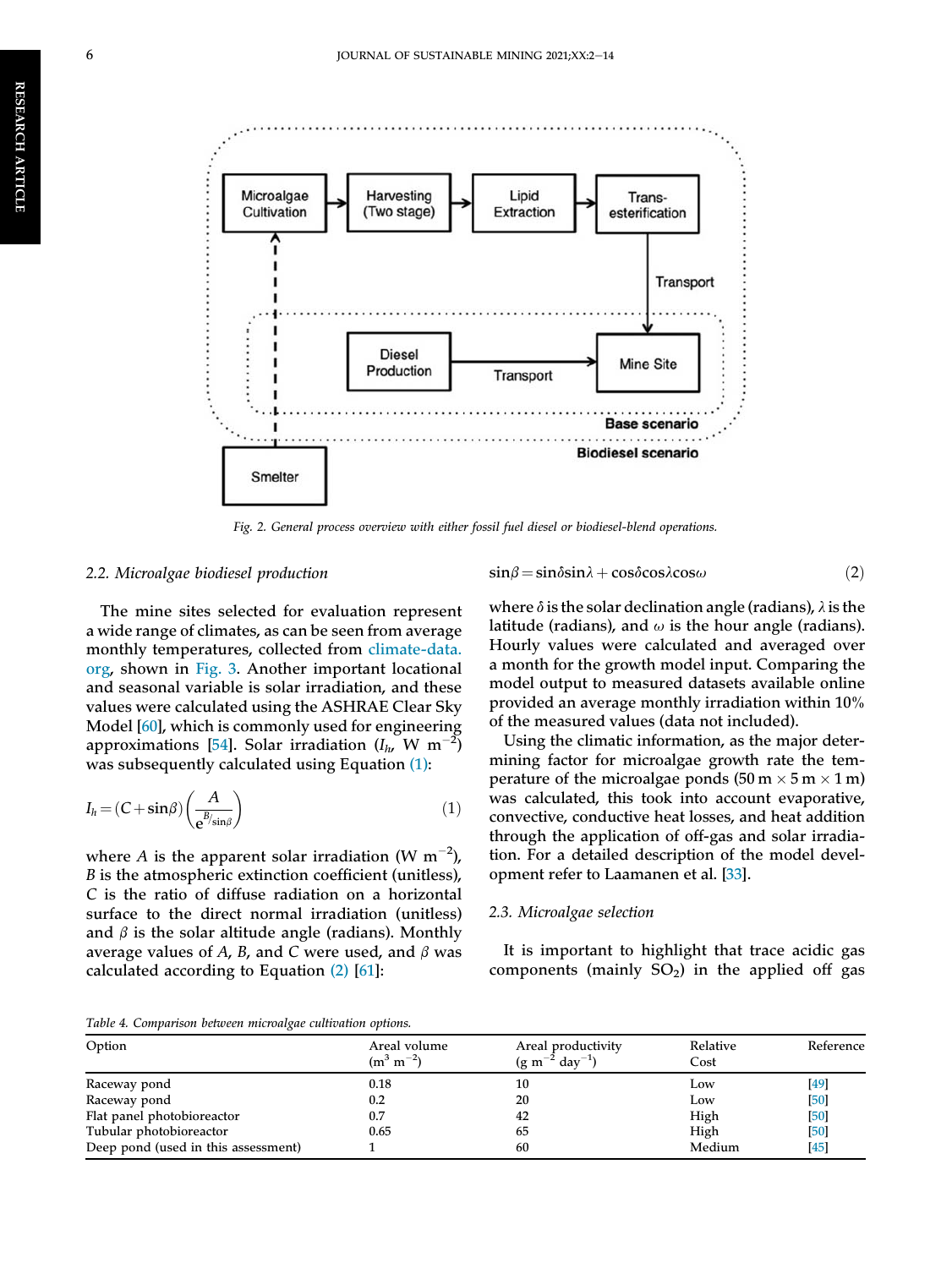| Option                                                             | Recovery $(\% )$ | Concentration<br>Factor $(-)$ | Exiting<br>Concentration<br>$(g L^{-1})$ | Energy<br>requirements<br>$(kWh m^{-3})$ | Reference |
|--------------------------------------------------------------------|------------------|-------------------------------|------------------------------------------|------------------------------------------|-----------|
| Centrifugation (high recovery)                                     | 94               |                               |                                          | 20                                       | $[53]$    |
| Centrifugation (low energy)                                        | 17               |                               |                                          | 0.8                                      | $[53]$    |
| Electrolytic Flotation                                             | 52.2             | 52.8                          | 29.03                                    | 4.96                                     | [54]      |
| Two stage (filtration-centrifugation)<br>(used in this assessment) | 95               | 55                            | 22                                       | 0.84                                     | $[52]$    |

<span id="page-7-0"></span>Table 5. Comparison between microalgae harvesting options.

would reduce the pH of the microalgae tanks down to  $pH$  2.5–3, and to avoid significant additional costs for neutralization, typically through lime addition, we chose to utilize acidophilic microalgae [\[62](#page-13-0)].

The acidophilic species Chlamydomonas acidophila identified from the Tinto River in Spain [[63\]](#page-13-0) with optimal growth at pH 2.6–3 and 17.5 °C, can survive up to 27 °C [\[64](#page-13-0)]. Under culture conditions that will occur from sparging in smelter furnace off gas (pH 2.5 with 5%  $CO<sub>2</sub>$ ), C. acidophila achieved production of  $10 \text{ kg/m}^3$  of dry weight biomass per growth cycle [[63](#page-13-0)], with a lipid content of 54.7% [[65\]](#page-13-0).

The minimum temperature acceptable level of growth was taken as  $1.5\textdegree C$ , which is based on an average of 10 microalgae species [\[66](#page-13-0)]. Microalgae growth can be calculated as a function of pond temperature using Equations (3) and (4) [[66\]](#page-13-0):

$$
\mu_{\max} = \begin{cases} 0 \text{ for } T_p < T_{\min} \\ \mu_{\text{opt}} \cdot \phi(T) \text{ for } T_{\min} < T_p < T_{\max} \\ 0 \text{ for } T_p > T_{\max} \end{cases} \tag{3}
$$

where  $\mu_{\text{max}}$  is the maximum specific growth rate at temperature  $T_p$  (day<sup>-1</sup>), and the temperature dependent growth rate can be calculate from:

$$
\phi(T) = \frac{\left(T_p - T_{\text{max}}\right)\left(T_p - T_{\text{min}}\right)^2}{\left(T_{\text{opt}} - T_{\text{min}}\right)\left[\left(T_{\text{opt}} - T_{\text{min}}\right)\left(T_p - T_{\text{opt}}\right) - \left(T_{\text{opt}} - T_{\text{max}}\right)\left(T_{\text{opt}} + T_{\text{min}} - 2T_p\right)\right]}
$$
\n(4)



Fig. 3. Ambient air temperature (solid line) and solar insolation (dotted line) for the four mine sites A (Canada), B (Australia), C (Zambia), and D (Poland).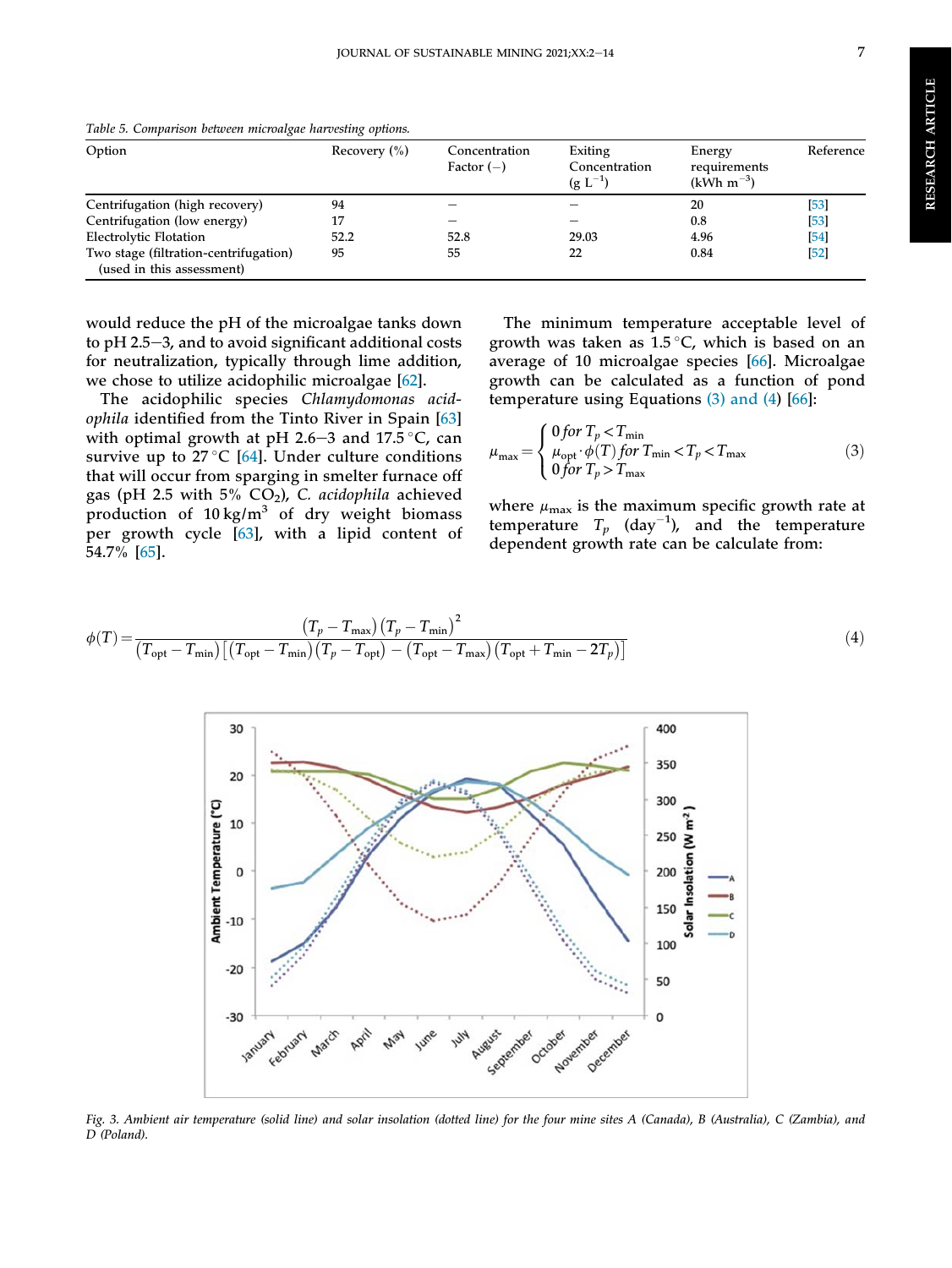<span id="page-8-0"></span>

Fig. 4. The modelled temperature dependent specific growth rate of C. acidophila.

 $T_p$  is the operating temperature of the pond, and  $T_{\text{max}}$ ,  $T_{\text{min}}$ , and  $T_{\text{opt}}$  are respectively the minimum, maximum, and optimal microalgae growth temperatures ( $^{\circ}$ C). Growth rate as a function of temperature is shown in Fig. 4.

#### 2.4. Life cycle assessment (LCA) modelling

The LCA modeling was performed using the TRACI (Tool for the Reduction and Assessment of Chemical and Other Environmental Impacts) 2.1 methodology within GaBi Solutions software [[59\]](#page-13-0). The software was used to calculate emissions that contribute to global warming, acidification, eutrophication and human toxicity potentials, and was developed from one used to assess underground metal ore mining [\[11](#page-12-0)]. This model was verified by predicting  $CO<sub>2</sub>$  emissions to within  $\pm 5.6\%$  of those reported by the mines. The LCA model was



Fig. 5. Modelled microalgae cultivation pond temperatures at the four regional mine sites.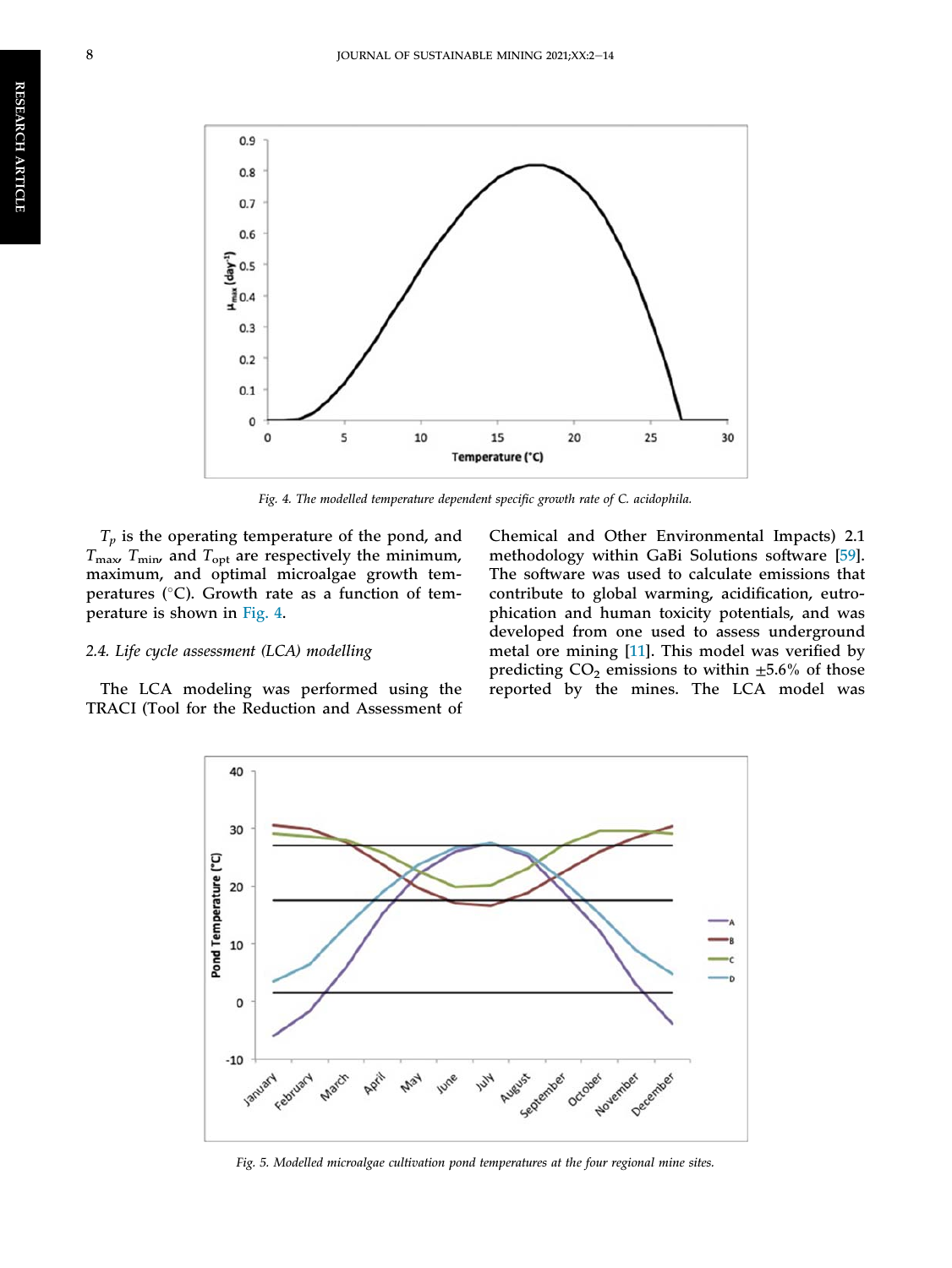<span id="page-9-0"></span>

Fig. 6. Monthly microalgae production at the four regional smelter sites.

expanded to include production, transportation, and end-use of both types of diesel fuel.

#### 3. Results and discussion

#### 3.1. Microalgae biodiesel production

The model was used to calculate the monthly pond temperature ([Fig. 5\)](#page-8-0) along with key temperatures for the selected microalgae growth (maximum (27 °C), optimum (17.5 °C) and minimum (1.5 °C).

The distribution of the heat transfer terms and their influence on estimated monthly temperature of the algae growth tanks show that despite having the ponds covered, surface heat losses are relatively high due to both convective  $(q_{\text{conv}})$  and evaporative  $(q_{evap})$  losses. With respect to heat addition, the gain from sparging in off gas  $(q_{\text{offgas}})$  is reasonably constant throughout the year, but solar energy has a significant influence on determining the operational temperature of the microalgae growth tanks (data not included).

Using the microalgae C. acidophila, the monthly temperatures can be used to estimate biomass production (Fig. 6). Values of zero productivity represent months where the temperature was either below the minimum temperature (winter of site A) or above the maximum temperature (summer of sites B and C).

Site B (Australia) showed the highest biomass productivity in July (7275 kg of biomass produced in a month), whereas site D (Poland) could produce 11 months a year  $-$  coincidentally the result of these monthly variations were a very similar annual production between these sites. Site D would be able to produce 40.0 tonnes of microalgae (dry weight) per year while site B could produce 39.7 tonnes  $yr^{-1}$ . While site A (Canada,  $31.1$  tonnes  $yr^{-1}$ ) and site C (Zambia, 25.7 tonnes  $yr^{-1}$ ) were able to produce smaller quantities of microalgae per year based on the climates being too variable and hot, respectively.

Due to the elevated temperature the Zambian site (site C) shows the shortest growing season of five months. However, it is important to note that here is potential for improvement by bioprospecting for a regional microalgae species suited for the operational temperature profile, while also screening to ensure a high lipid productivity and an acidophilic or acid tolerant cultivation behaviour [[62\]](#page-13-0).

#### 3.2. Mine site biodiesel supply

Based on calculated annual microalgae production potential, the maximum biodiesel supply to

Table 6. Fuel requirements for the regional mine sites.

| Mine site |           |         |           |  |  |  |  |  |
|-----------|-----------|---------|-----------|--|--|--|--|--|
| A         |           |         |           |  |  |  |  |  |
| 1,095,000 | 1,000,100 | 959,950 | 8,000,000 |  |  |  |  |  |
| 4.86      | 5.15      | 4.94    | 3.09      |  |  |  |  |  |
| 5321.70   | 5150.50   | 4742.20 | 24,720    |  |  |  |  |  |
| 1737.20   | 2218.60   | 1434.50 | 2234.20   |  |  |  |  |  |
| 32.6      | 43.0      | 30.2    | 9.0       |  |  |  |  |  |
|           |           |         |           |  |  |  |  |  |

The relatively low blend achievable at site D (Poland), despite having the highest potential annual microalgae production, is due to an ore production rate about eight times greater than sites A, B, and C.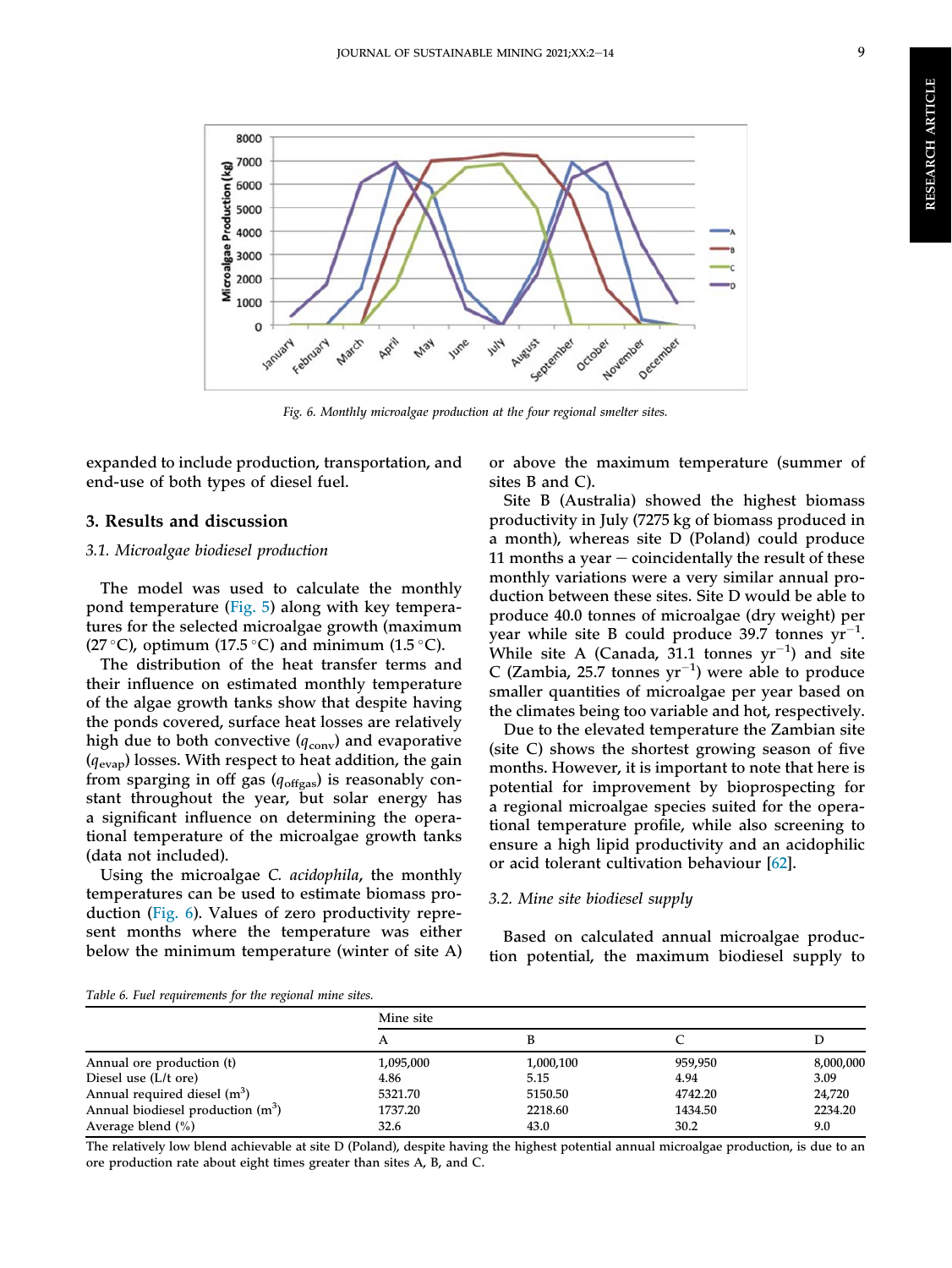Table 7. The global warming potential (t  $CO<sub>2</sub>$  eq.  $yr-1$ ) for the production of diesel and biodiesel for each site. Biodiesel blend operations represent the maximum biodiesel produced at each site.

| Process                                           | Mine site  |        |            |        |  |
|---------------------------------------------------|------------|--------|------------|--------|--|
|                                                   | A          | B      | $\subset$  | D      |  |
| Diesel operations (t $CO2$ eq. yr <sup>-1</sup> ) |            |        |            |        |  |
| Diesel production                                 | 1889       | 2443   | 1747       | 26,678 |  |
| Smelter off-gas                                   | 8187       | 10,649 | 7296       | 11,020 |  |
| (uncaptured)                                      |            |        |            |        |  |
| Total                                             | 10,076     | 13,092 | 9043       | 37,698 |  |
| Biodiesel operations ( $t CO2$ eq. $yr^{-1}$ )    |            |        |            |        |  |
| Utilizing maximum blend                           | <b>B30</b> | B40    | <b>B30</b> | B9     |  |
| Algae growth                                      | 21         | 1412   | 156        | 1560   |  |
| Harvesting                                        | 59         | 3952   | 437        | 4369   |  |
| Lipid extraction                                  | 674        | 45,475 | 5028       | 50,265 |  |
| <b>Biodiesel production</b>                       | 2248       | 3088   | 2004       | 3134   |  |
| Diesel production                                 | 1289       | 1399   | 1192       | 10,076 |  |
| Total                                             | 4291       | 55,326 | 8817       | 69,404 |  |

each mine site could be calculated. By using the total required fuel for each mine, based on diesel consumed per tonne of ore mined, the average biodiesel blend that could be utilized onsite was estimated [\(Table 6\)](#page-9-0).

#### 3.3. Environmental impacts

It was assumed that the smelter off-gas  $CO<sub>2</sub>$  from all four sites would be used at a rate of 1.8  $g_{CO2}/$ gbiomass when microalgae are being produced. Whilst  $CO<sub>2</sub>$  consumption rates have not been reported for C. acidophila, Euglena gracilis and Cocco*myxa* sp., grown at low pH can consume  $2.4-4.6$  g of  $CO<sub>2</sub>$  per g of dry weight biomass [[67\]](#page-13-0). As these values are well above the  $CO<sub>2</sub>$  consumption rate modelled in this study, the values for  $CO<sub>2</sub>$  capture are potentially underestimates for the maximum capture possible. The carbon capture from the smelter off-gas due to microalgae grown would result in potential mitigation of 8187 t  $CO<sub>2</sub>$  eq. yr<sup>-1</sup>, 10,649 t  $CO_2$  eq. yr<sup>-1</sup>, 7296 t  $CO_2$  eq. yr<sup>-1</sup>, and 11,020 t  $CO<sub>2</sub>$  eq. yr<sup>-1</sup> of global warming potential for

Table 8. The global warming potential (t CO<sub>2</sub> eq. yr $^{-1}$ ) for transport of diesel and biodiesel for each regional mine site.

| Process                                           | Mine site  |            |            |        |  |  |
|---------------------------------------------------|------------|------------|------------|--------|--|--|
|                                                   | A          | B          | C          | D      |  |  |
| Refinery to mine (km)                             | 835        | 700        | 2300       | 425    |  |  |
| Diesel operations (t $CO2$ eq. yr <sup>-1</sup> ) |            |            |            |        |  |  |
| Diesel transportation                             | 5586       | 7076       | 20,900     | 88,286 |  |  |
| Total                                             | 5586       | 7076       | 20,900     | 88,286 |  |  |
| Biodiesel operations ( $t CO2$ eq. $yr^{-1}$ )    |            |            |            |        |  |  |
| Maximum available blend                           | <b>B30</b> | <b>B40</b> | <b>B30</b> | B9     |  |  |
| Biodiesel transportation                          | 76         | 106        | 1203       | 498    |  |  |
| Diesel transportation                             | 3813       | 4083       | 14,269     | 79,883 |  |  |
| Total                                             | 3889       | 4189       | 15,472     | 80,381 |  |  |

the smelters associated with sites A, B, C, and D, respectively.

In addition to mitigation of  $CO<sub>2</sub>$  at the smelter, the global warming potential ( $t CO<sub>2</sub>$  eq.) associated with the production of each fuel type was analyzed. Emissions from the production of diesel fuel were calculated using the regional diesel production processes available within the LCA software. The associated impact of the diesel production also includes fuel transportation from the nearest refinery to the mine site, which ranged between 400 and 2300 km (Table 7). In Table 7, for comparison between diesel and biodiesel operations, the  $CO<sub>2</sub>$  eq. emissions released in the form of smelter off gas is equivalent to the amount that would be consumed with the production of biodiesel.

An import consideration is the advantage of regional biodiesel production and the associated reduction of emissions that are required to transport petrochemical diesel. Transportation emissions (Table 8) were calculated for petrochemical diesel based on the distance travelled to the nearest diesel refinery for each mine site. For the purposes of this study, biodiesel transportation was calculated based on a 10 km distance as the biodiesel due to location of the production plant on the smelter's property. This led to decreased  $CO<sub>2</sub>$  eq. emissions across all four mine sites for the transportation of fuel for onsite use.

[Table 9](#page-11-0) shows that the production of biodiesel and the use of a B30 blend at both mine sites A and C results in reduced impacts across all four emissions categories examined compared to the use of exclusively diesel fuel. The lipid extraction process continues to produce high levels of  $CO<sub>2</sub>$  eq. in areas that use fossil fuels for electric energy generation. Until these regions begin to transition to renewable energy generation methods, alternative processes for lipid extraction need to be further investigated to reduce emissions from biodiesel production at mine sites B and D. This finding is consistent with the study by Bharathan et al. [[68\]](#page-13-0) which showed that for BEV usage underground to be beneficial, from an overall global warming potential perspective, low carbon emitting regional electricity generation is required.

A decrease in human toxicity potential was reported for all four mine sites. While the human toxicity potential does not determine guidelines for ventilation in underground mines, the results suggest that there is an opportunity to decrease ventilation use, and therefore costs. Differences in emissions from biodiesel are not only restricted to the ratio of biodiesel to diesel [\[69](#page-14-0)], but also to engine temperature [\[17\]](#page-12-0), load and speed [\[70\]](#page-14-0).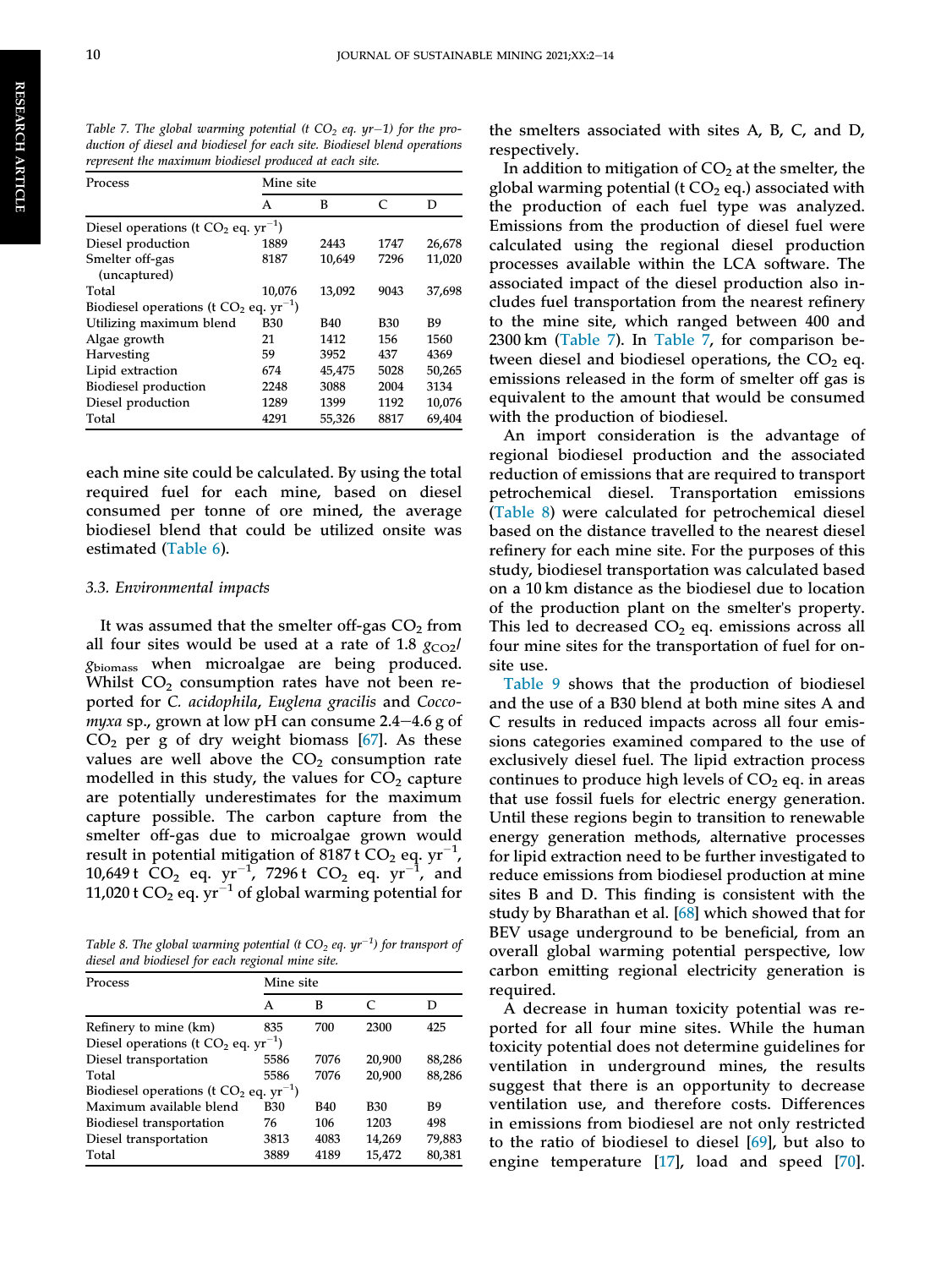| Category                                                 | Mine site |           |           |          |  |  |  |
|----------------------------------------------------------|-----------|-----------|-----------|----------|--|--|--|
|                                                          | A         | B         | C         | D        |  |  |  |
| Global warming potential (t $CO2$ eq. yr <sup>-1</sup> ) |           |           |           |          |  |  |  |
| Diesel operations                                        | 32,761    | 121,260   | 67,567    | 793,650  |  |  |  |
| Biodiesel blend operations                               | 25,472    | 148,866   | 59,783    | 797,045  |  |  |  |
| Difference                                               | $-22.5%$  | $+22.8%$  | $-11.5\%$ | $+0.43%$ |  |  |  |
| Acidification potential (t $SO_2$ eq. $yr^{-1}$ )        |           |           |           |          |  |  |  |
| Diesel operations                                        | 328       | 1099      | 662       | 7400     |  |  |  |
| Biodiesel blend operations                               | 296       | 1388      | 536       | 7491     |  |  |  |
| Difference                                               | $-9.7\%$  | $+26.3\%$ | $-18.9\%$ | $+1.2\%$ |  |  |  |
| Eutrophication potential (t N eq. $yr^{-1}$ )            |           |           |           |          |  |  |  |
| Diesel operations                                        | 43.1      | 82.9      | 57.8      | 582.9    |  |  |  |
| <b>Biodiesel blend operations</b>                        | 40.5      | 105.4     | 55        | 595.1    |  |  |  |
| Difference                                               | $-6.1\%$  | $+27.3\%$ | $-4.8\%$  | $+2.1%$  |  |  |  |
| Human toxicity potential (CTUh $yr^{-1}$ )               |           |           |           |          |  |  |  |
| Diesel operations                                        | 4.54      | 5.94      | 8.12      | 44.8     |  |  |  |
| Biodiesel blend operations                               | 3.80      | 5.43      | 6.4       | 43.2     |  |  |  |
| Difference                                               | $-16.2\%$ | $-8.7\%$  | $-21.0\%$ | $-3.6\%$ |  |  |  |

<span id="page-11-0"></span>Table 9. Summarized emissions of diesel and biodiesel operations from production, transport, and fuel use.

The differences in emissions and varying regional regulations means specific testing at individual sites would need to be conducted to ensure all contaminants are below legal limits for long-term human working conditions. As such, while not assessed in this study, it could be expected that further decreases in energy consumption (and associated improvements in environmental impact) could be achieved through reduced ventilation requirements when biodiesel is used underground.

#### 4. Conclusions

An LCA was conducted to compare the global warming, acidification, eutrophication, and the human toxicity potentials of two different mining scenarios (diesel vs biodiesel blends) based in four regionally distinct underground metal ore mines. Our primary goal was to examine the possibility of producing biodiesel blend from microalgal biomass cultivated using smelter off gas  $(6\%$  CO<sub>2</sub>).

From our findings, the cultivation of C. acidophila using smelter off gas as a  $CO<sub>2</sub>$  source was able to produce enough biodiesel annually to supply mine site A (Canada) and C (Zambia) with B30, mine site B (Australia) with B40, while mine site D (Poland) could use B9, due to its much higher ore production capacity.

Mine sites A (Canada) and C (Zambia), with their regional electricity generation coming largely from renewable sources, were capable of reducing overall emissions to their process by utilizing regionally produced microalgal biodiesel in a 30% blend

instead of pure diesel fuel in all four potentials examined. They showed reductions in global warming potential of 22.5% (A) and 11.5% (C), acidification potential of  $9.1\%$  (A) and  $18.9\%$  (C), eutrophication potential of 6.1% (A) and 4.8% (C), and human toxicity potential of 16.2% (A) and 21.0% (C). While the environmental impact was tied to regional electricity generation, all sites showed a decrease in human toxicity potential.

Although beyond the scope of this study, all sites could potentially benefit from reduced ventilation requirements through the use of biodiesel blends. That is, the requirement to remove emissions could be reduced through the use of biodiesel blends, but the overall requirements are determined by health and safety regulations that vary by location. Other underground operations, mine and ventilation system design, and climatic considerations will also influence requirements.

Overall, the utilization of microalgae biodiesel blends to replace pure petrochemical diesel represents a promising route for the mining industry to both transition to the use of BEVs and maximise its return on investment in existing machinery.

The outcomes of this study demonstrate the significant potential for utilizing regionally produced biodiesel underground. In further work, the described concept could focus on biodiesel use in other equipment (including utility vehicles and generators) and also consider different mining operations, in terms of ore type and mine design. This would provide valuable information to the industry to help it elucidate opportunities for an improved environmental footprint.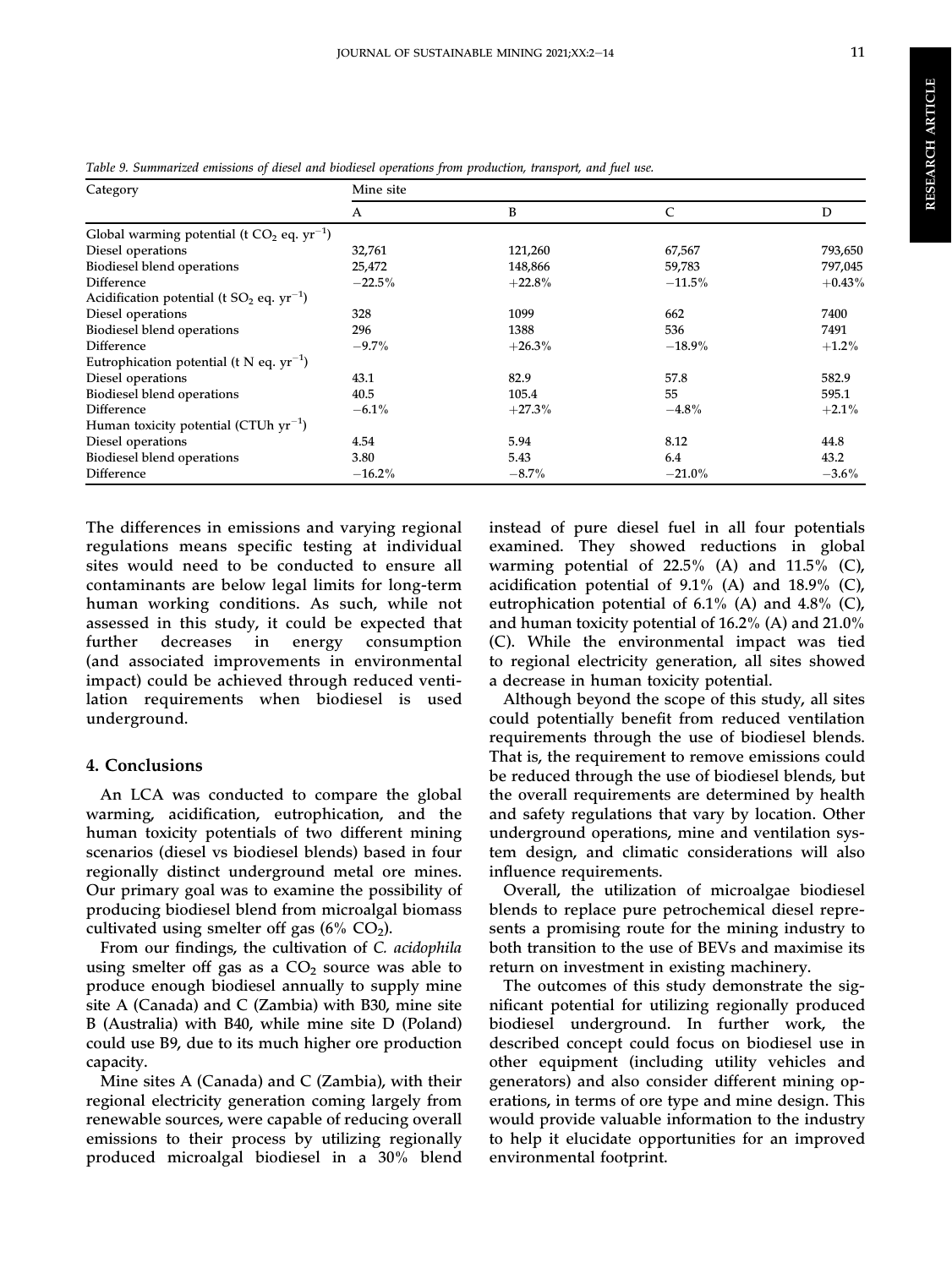#### <span id="page-12-0"></span>Conflicts of interest

None declared.

#### Ethical statement

The authors state that the research was conducted according to ethical standards.

#### Funding

This work was supported by the Mitacs Accelerate Program partnered with Sudbury Integrated Nickel Operations, grant numbers IT11703 and IT14311.

#### References

- [1] Gorman MR, Dzombak DA. A review of sustainable mining and resource management: transitioning from the life cycle of the mine to the life cycle of the mineral. Resour Conserv Recycl 2018;137:281-91. https://doi.org/10.1016/j.resconrec. 2018.06.001.
- [2] Ranängen H, Lindman A. A path towards sustainability for the Nordic mining industry. J Clean Prod  $2017;151:43-52$ . https://doi.org/10.1016/j.jclepro. 2017.03.047.
- [3] International Council on Mining & Metals. ICMM 10 principles. https://www.icmm.com/en-gb/about-us/memberrequirements/mining-principles. [Accessed 24 August 2021].
- [4] Farjana SH, Huda N, Mahmud MAP, Saidur R. A review on the impact of mining and mineral processing industries through life cycle assessment. J Clean Prod 2019;231: 1200-17. https://doi.org/10.1016/j.jclepro.2019.05.264.
- [5] Tost M, Hitch M, Chandurkar V, Moser P, Feiel S. The state of environmental sustainability considerations in mining. J Clean Prod 2018;182:969-77. https://doi.org/10.1016/ j.jclepro.2018.02.051.
- [6] Paraszczak J, Svedlund E, Fytas K, Laflamme M. Electrification of loaders and trucks-a step towards more sustainable underground mining. Renewable Energy Power Qual J 2014: 81-6. https://doi.org/10.24084/repqj12.240.
- [7] Jacobs W, Hodkiewicz MR, Bräunl T. A cost-benefit analysis of electric loaders to reduce diesel emissions in underground hard rock mines. IEEE Transactions Ind Appl 2015;51: 2565e73. https://doi.org/10.1109/TIA.2014.2372046.
- [8] Gönen A. Ventilation requirements for today's mechanized underground metal mines. Int J Adv Res Eng  $2018;4:7-10$ . https://doi.org/10.24178/ijare.2018.4.1.07.
- [9] Reşitoğlu İA, Altinişik K, Keskin A. The pollutant emissions from diesel-engine vehicles and exhaust aftertreatment systems. Clean Technol Environ Pol 2015;17:15-27. https:// doi.org/10.1007/s10098-014-0793-9.
- [10] Moreau K, Bose R, Shang H, Scott JA. Automation technology to increase productivity and reduce energy consumption in deep underground mining operations. Comer Ind Madera  $(CIM)$   $\overline{)12019;10:115-24.$
- [11] Moreau K, Laamanen CA, Bose R, Shang H, Scott JA. Life cycle assessment to demonstrate how automation improves the environmental performance of an underground mining operation. J Sustainable Min 2020;19:182-94. https://doi.org/ 10.46873/2300-3960.1016.
- [12] Nieto A, Schatz RS, Dogruoz C. Performance analysis of electric and diesel equipment for battery replacement of tethered LHD vehicles in underground mining. Min Technol 2020;129:22-9. https://doi.org/10.1080/25726668.2020.1720371.
- [13] Schatz RS, Nieto A, Lvov SN. Long-term economic sensitivity analysis of light duty underground mining vehicles by power source. Int J Min Sci Technol 2017;27:567-71. https:// doi.org/10.1016/j.ijmst.2017.03.016.
- [14] Aaldering LJ, Song CH. Tracing the technological development trajectory in post-lithium-ion battery technologies: a patent-based approach. J Cleaner Prod 2019;241:118343. https://doi.org/10.1016/j.jclepro.2019.118343.
- [15] Schatz RS, Nieto A, Dogruoz C, Lvov SN. Using modern battery systems in light duty mining vehicles. Int J Min Reclam Environ 2015;25:243-65. https://doi.org/10.1080/ 17480930.2013.866797.
- [16] de la Vergne JN. Hard rock miner's handbook. 5<sup>th</sup> ed. Stantec Consulting; 2008.
- [17] Lutz EA, Reed RJ, Lee VST, Burgess JL. Comparison of personal diesel and biodiesel exhaust exposures in an underground mine. J Occup Environ Hyg 2017;14:102-9. https://doi.org/10.1080/15459624.2017.1285488.
- [18] Bugarski AD, Janisko SJ, Cauda EG, Patts LD, Hummer JA, Westover C, et al. Aerosols and criteria gases in an underground mine that uses FAME biodiesel blends. Ann Occup Hyg 2014;58:971-82. https://doi.org/10.1093/annhyg/ meu049.
- [19] Ben-Iwo J, Manovic V, Longhurst P. Biomass resources and biofuels potential for the production of transportation fuels in Nigeria. Renew Sustain Energy Rev 2016;63:172-92. https://doi.org/10.1016/j.rser.2016.05.050.
- [20] Wolinetz M, Hein M, Moawad B. Biofuels in Canada 2019 tracking biofuel consumption, feedstocks and avoided greenhouse gas emissions. 2019.
- [21] Gouveia L, Oliveira AC. Microalgae as a raw material for biofuels production. J Ind Microbiol Biotechnol 2009;36: 269-74. https://doi.org/10.1007/s10295-008-0495-6.
- [22] Islam MA, Heimann K, Brown RJ. Microalgae biodiesel: current status and future needs for engine performance and emissions. Renewable Sustainable Energy Rev 2017;79: 1160-70. https://doi.org/10.1016/j.rser.2017.05.041.
- [23] Khalife E, Tabatabaei M, Demirbas A, Aghbashlo M. Impacts of additives on performance and emission characteristics of diesel engines during steady state operation. Prog Energy Combust Sci 2017;59:32-78. https://doi.org/10.1016/j.pecs. 2016.10.001.
- [24] Singh D, Subramanian K, Juneja M, Singh K, Singh S, Badola R, et al. Investigating the effect of fuel cetane number, oxygen content, fuel density, and engine operating variables on NOx emissions of a heavy duty diesel engine. Environ Prog Sustainable Energy 2017;36:214-21. https://doi.org/ 10.1002/ep.12439.
- [25] Islam MA, Rahman MM, Heimann K, Nabi MN, Ristovski ZD, Dowell A, et al. Combustion analysis of microalgae methyl ester in a common rail direct injection diesel engine. Fuel 2015;143:351-60. https://doi.org/10.1016/ j.fuel.2014.11.063.
- [26] Hossain FM, Nabi MN, Rainey TJ, Bodisco T, Rahman MM, Suara K, et al. Investigation of microalgae HTL fuel effects on diesel engine performance and exhaust emissions using surrogate fuels. Energy Convers Manage 2017;152:186-200. https://doi.org/10.1016/j.enconman.2017.09.016.
- [27] Al-lwayzy SH, Yusaf T. Diesel engine performance and exhaust gas emissions using microalgae Chlorella protothecoides biodiesel. Renewable Energy 2017;101:690-701. https://doi.org/10.1016/j.renene.2016.09.035.
- [28] Lardon L, Helias A, Sialve B, Steyer JP, Bernard O. Life-cycle assessment of biodiesel production from microalgae. Environ Sci Technol 2009;43:6475-81. https://doi.org/10.1021/ es900705j.
- [29] Chungjatupornchai W, Areerat K, Fa-Aroonsawat S. Increased triacylglycerol production in oleaginous microalga Neochloris oleoabundans by overexpression of plastidial lysophosphatidic acid acyltransferase. Microb Cell Fact 2019;18: 53. https://doi.org/10.1186/s12934-019-1104-2.
- [30] Desjardins SM, Laamanen CA, Basiliko N, Scott JA. Utilization of lipid-extracted biomass (LEB) to improve the economic feasibility of biodiesel production from green microalgae. Environ Rev 2020;28:325-38. https://doi.org/ 10.1139/er-2020-0004.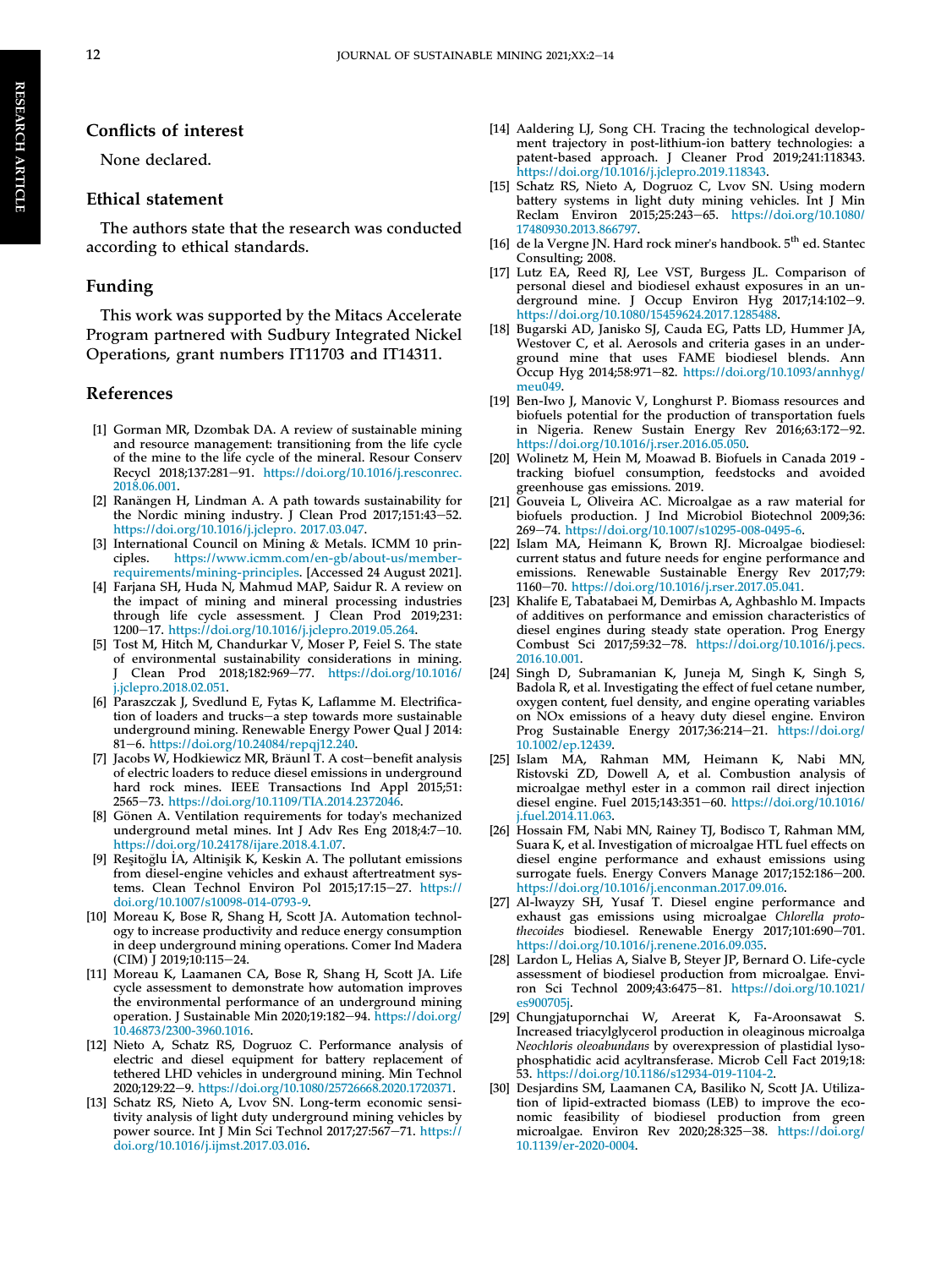- <span id="page-13-0"></span>[31] Seyed Hosseini N, Shang H, Ross GM, Scott JA. Comparative analysis of top-lit bubble column and gas-lift bioreactors for microalgae-sourced biodiesel production. Energy Convers Manage 2016;130:230-9. https://doi.org/10.1016/j.enconman. 2016.10.048.
- [32] Mohler D, Wilson MH, Kesner S, Schambach JY, Vaughan D, Frazar M, et al. Beneficial re-use of industrial  $CO<sub>2</sub>$  emissions using microalgae: demonstration assessment and biomass characterization. Bioresour Technol 2019;293:122014. https:// doi.org/10.1016/j.biortech.2019.122014.
- [33] Laamanen CA, Shang H, Ross GM, Scott JA. A model for utilizing industrial off-gas to support microalgae cultivation for biodiesel in cold climates. Energy Convers Manage 2014;88:476-83. https://doi.org/10.1016/j.enconman. 2014.08.047.
- [34] Mata TM, Martins AA, Caetano NS. Microalgae for biodiesel production and other applications: a review. Renewable Sustainable Energy Rev 2010;14:217-32. https://doi.org/ 10.1016/j.rser.2009.07.020.
- [35] Maity JP, Bundschuh J, Chen CY, Bhattacharya P. Microalgae for third generation biofuel production, mitigation of greenhouse gas emissions and wastewater treatment: present and future perspectives-A mini review. Energy  $2014:78$ : 104e13. https://doi.org/10.1016/j.energy.2014.04.003.
- [36] Lee KM, Inaba A. Life cycle assessment: best practices of ISO 14040 series. Ministry of Commerce, Industry and Energy, Republic of Korea; 2004.
- [37] Stranddorf HK, Hoffmann L, Schmidt A. Impact categories, normalization and weighting in LCA. Environ News 2005;78.
- [38] Aslam A, Thomas-Hall SR, Mughal TA, Schenk PM. Selection and adaptation of microalgae to growth in 100% unfiltered coal-fired flue gas. Bioresour Technol 2017;233:271-83. https://doi.org/10.1016/j.biortech.2017.02.111.
- [39] Lara-Gil JA, Senés-Guerrero C, Pacheco A. Cement flue gas as a potential source of nutrients during  $CO<sub>2</sub>$  mitigation by microalgae. Algal Res 2016;17:285-92. https://doi.org/ 10.1016/j.algal.2016.05.017.
- [40] Shang H, Scott JA, Shepherd SH, Ross GM. A dynamic thermal model for heating microalgae incubator ponds using off-gas. Chemical Engineering Science 2010;65:4591-7. https://doi.org/10.1016/j.ces.2010.04.042.
- [41] National Energy Board. Canada's renewable power landscape 2017 - energy market analysis. 2017. Retrieved from, https://www.cer-rec.gc.ca/nrg/sttstc/lctrct/rprt/ 2017cndrnwblpwr/index-eng.html.
- [42] Department of Planning, Industry, and Environment. NSW electricity strategy. 2019. Retrieved from: https://energy.nsw. gov.au/media/1921/download.
- [43] U.S Agency for International Development (USAID). Zambia - power Africa fact sheet. 2020. Retrieved from, https://www. usaid.gov/powerafrica/zambia.
- [44] U.S Energy Information Administration (EIA. Poland independent statistics and analysis. 2020. Retrieved from, https://www.eia.gov/international/analysis/country/POL.
- [45] Seyed Hosseini N, Shang H, Ross GM, Scott JA. Microalgae cultivation in a novel top-lit gas-lift open bioreactor. Bioresour Technol 2015;192:432-40. https://doi.org/10.1016/ .biortech.2015.05.092.
- [46] Laamanen CA, Shang H, Ross G, Scott JA. Smelter off-gas waste heat and carbon dioxide sequestration to promote production of biodiesel. Comer Ind Madera (CIM) J 2017;8: 1e12. https://doi.org/10.15834/cimj.2017.11.
- [47] Seyed Hosseini N, Shang H, Scott JA. Optimization of microalgae-sourced lipids production for biodiesel in a top-lit gas-lift bioreactor using response surface methodology. Energy 2018; 146:47-58. https://doi.org/10.1016/j.energy.2017.08.085.
- [48] Seyed Hosseini N, Shang H, Scott JA. Increasing microalgal lipid productivity for conversion into biodiesel by using a non-energy consuming light guide. Biochem Eng J 2018;134: 60e8. https://doi.org/10.1016/j.bej.2018.03.006.
- [49] Chinnasamy S, Bhatnagar A, Hunt RW, Das KC. Microalgae cultivation in a wastewater dominated by carpet mill

effluents for biofuel applications. Bioresour Technol 2010; 101:3097-105. https://doi.org/10.1016/j.biortech.2009.12.026.

- [50] Acién Fernández FG, Fernández Sevilla JM, Molina Grima E. Photobioreactors for the production of microalgae. Rev Envriron Sci Biotechnol  $2013;12:131-51$ . https://doi.org/ 10.1007/s11157-012-9307-6.
- [51] Laamanen CA, Desjardins SM, Senhorinho GNA, Scott JA. Harvesting microalgae for health beneficial dietary supplements. Algal Res 2021;54:102189. https://doi.org/10.1016/ j.algal.2021.102189.
- [52] Bilad MR, Vandamme D, Foubert I, Muylaert K, Vankelecom IFJ. Harvesting microalgal biomass using submerged microfiltration membranes. Bioresour Technol 2012; 111:343-52. https://doi.org/10.1016/j.biortech.2012.02.009.
- [53] Dassey AJ, Theegala CS. Harvesting economics and strategies using centrifugation for cost effective separation of microalgae cells for biodiesel applications. Bioresour Technol 2013;128: 241-5. https://doi.org/10.1016/j.biortech.2012.10.061.
- [54] Luo S, Griffith R, Li W, Peng P, Cheng Y, Chen P, et al. A continuous flocculants-free electrolytic flotation system for microalgae harvesting. Bioresour Technol 2017;239:439-49. https://doi.org/10.1016/j.biortech.2017.04.061.
- [55] Sathish A, Sims RC. Biodiesel from mixed culture algae via a wet lipid extraction procedure. Bioresour Technol 2012;118: 643e7. https://doi.org/10.1016/j.biortech.2012.05.118.
- [56] Chisti Y. Biodiesel from microalgae. Biotechnol Adv 2007;25: 294-306. https://doi.org/10.1016/j.biotechadv.2007.02.001.
- [57] Demirbas A, Demirbas MF. Importance of algae oil as a source of biodiesel. Energy Convers Manage 2011;52:163-70. https://doi.org/10.1016/j.enconman.2010.06.055.
- [58] Fukuda H, Kondo A, Noda H. Biodiesel fuel production by transesterification of oils. J Biosci Bioeng  $2001,92:405-16$ .
- [59] Sphera. GaBi solutions. 2021. Retrieved online: http://www. gabisoftware.com/canada/index/.
- [60] ASHRAE handbook, 1985 fundamentals. Atlanta, Georgia: American Society of Heating, Refrigerating, and Air Conditioning Engineers, Inc.; 1985.
- [61] Mousavi Maleki SA, Hizam H, Gomes C. Estimation of hourly, daily and monthly global solar radiation on inclined surfaces: models re-visited. Energies 2017;10:134. https:// doi.org/10.3390/en10010134.
- [62] Desjardins SM, Laamanen CA, Basiliko N, Scott JA. Selection and re-acclimation of bioprospected acid-tolerant green microalgae suitable for growth at low pH. Extremophiles 2021;25:129-41. https://doi.org/10.1007/s00792-021-01216-1.
- [63] Cuaresma M, Garbayo I, Vega JM, Vílchez C. Growth and photosynthetic utilization of inorganic carbon of the microalga Chlamydomonas acidophila isolated from Tinto river. Papers from the 1st. Int Conf Environ Ind Appl Microbiol (BioMicroWorld-2005) 2006;40:158-62. https://doi.org/ 10.1016/j.enzmictec.2005.10.049.
- [64] Moser M, Weisse T. Combined stress effect of pH and temperature narrows the niche width of flagellates in acid mining lakes. J Plankton Res  $2011;33:1023-32$ . https:// doi.org/10.1093/plankt/fbr014.
- [65] Souza ALB, Srur AO, Derner RB, Mendes MF. Technical feasibility of residual biomass of microalgae Desmodesmus sp. after supercritical extraction: evaluation of chemical composition. Revista Brasileira de Tecnologia Agroindustrial 2018;12:2578-91. https://doi.org/10.3895/rbta.v12n1.5189.
- [66] Bernard O, Rémond B. Validation of a simple model accounting for light and temperature effect on microalgal growth. Bioresour Technol 2012;123:520-7. https://doi.org/ 10.1016/j.biortech.2012.07.022.
- [67] Piiparinen J, Barth D, Eriksen NT, Teir S, Spilling K, Wiebe MG. Microalgal  $CO<sub>2</sub>$  capture at extreme pH values. Algal Res 2018;321:8. https://doi.org/10.1016/j.algal.2018.04.021.
- [68] Bharathan B, Sasmito AP, Ghoreishi-Madiseh SA. Analysis of energy consumption and carbon footprint from underground haulage with different power sources in typical Canadian mines. J Cleaner Prod 2017;166:21-31. https:// doi.org/10.1016/j.jclepro.2017.07.233.